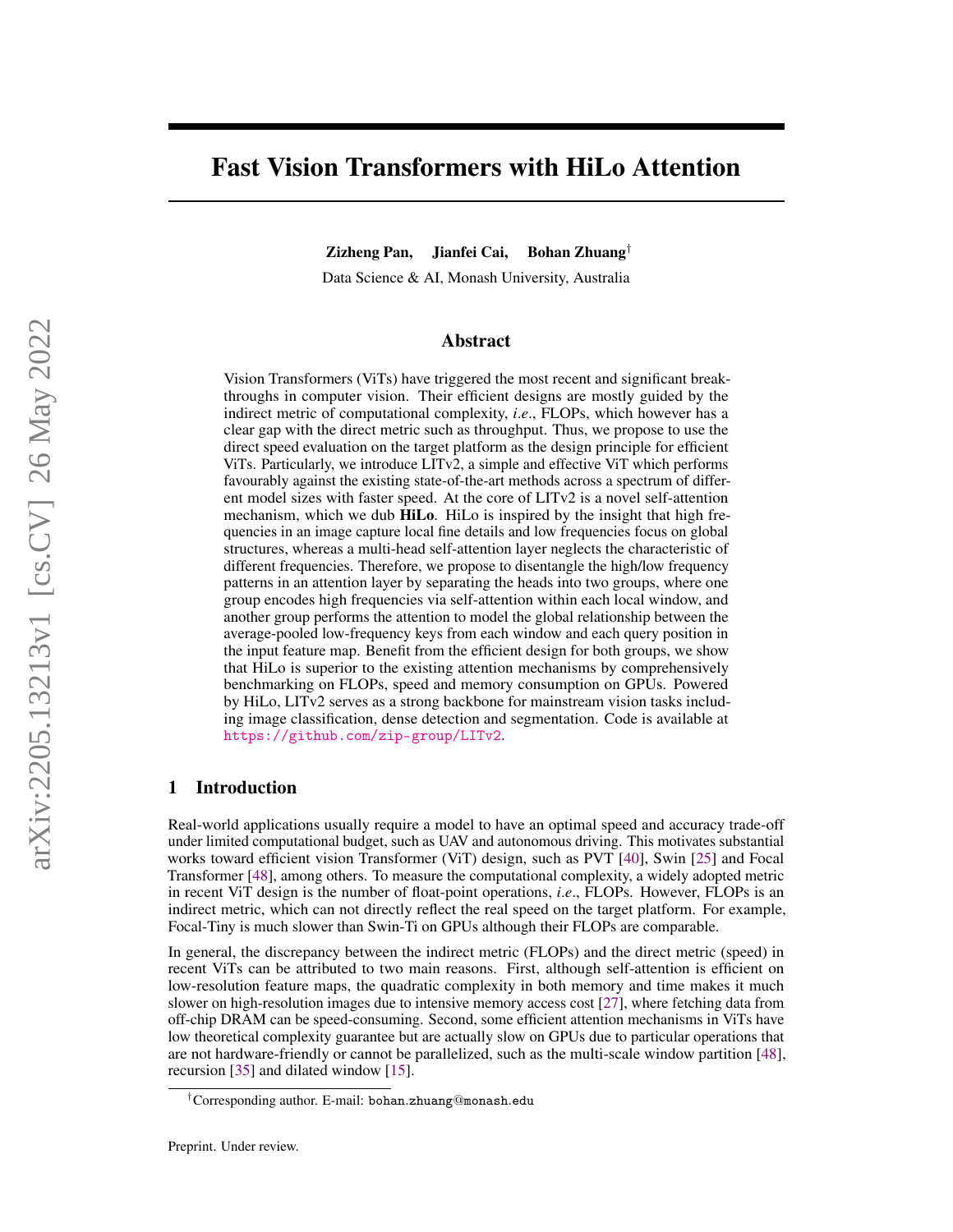<span id="page-1-0"></span>

Figure 1: Framework of HiLo attention.  $N_h$  refers to the total number of self-attention heads at this layer.  $\alpha$  denotes the split ratio for high/low frequency heads. Best viewed in color.

With these observations, in this paper we propose to evaluate ViT by the direct metric, *i*.*e*., throughput, not only FLOPs. Based on this principle, we introduce LITv2, a novel efficient and accurate vision Transformer that outperforms most state-of-the-art (SoTA) ViTs on standard benchmarks while being practically faster on GPUs. LITv2 is bulit upon LITv1 [\[29\]](#page-13-4), a simple ViT baseline which removes all multi-head self-attention layers (MSAs) in the early stages while applying standard MSAs in the later stages. Benefit from this design, LITv1 is faster than many existing works on ImageNet classification due to no computational cost from the early MSAs while the later MSAs only need to process downsampled low-resolution feature maps. However, the standard MSA still suffers from huge computational cost on high-resolution images, especially for dense prediction tasks.

To address this problem, we propose a novel efficient attention mechanism, termed HiLo. HiLo is motivated by the fact that natural images contain rich frequencies where high/low frequencies play different roles in encoding image patterns, *i*.*e*., local fine details and global structures, respectively. A typical MSA layer enforces the same global attention across all image patches without considering the characteristics of different underlying frequencies. This motivates us to propose to separate an MSA layer into two paths where one path encodes high-frequency interactions via local self-attention with relatively high-resolution feature maps while the other path encodes low-frequency interactions via global attention with down-sampled feature maps, which leads to a great efficiency improvement.

Specifically, HiLo employs two efficient attentions to disentangle High/Low frequencies in feature maps. As shown in Figure [1,](#page-1-0) in the upper path, we allocate a few heads to the high frequency attention (Hi-Fi) to capture fine-grained high frequencies by local window self-attention (*e.g.*,  $2 \times 2$  windows), which is much more efficient than standard MSAs. The lower path, implementing the low-frequency attention (Lo-Fi), first applies average pooling to each window to obtain low-frequency signals. Then, we allocate the remaining heads for Lo-Fi to model the relationship between each query position in the input feature map and the average-pooled low-frequency keys from each window. Benefit from the reduced length of keys and values, Lo-Fi also achieves significant complexity reduction. Finally, we concatenate the refined high/low-frequency features and forward the resulting output into subsequent layers. Since both Hi-Fi and Lo-Fi are not equipped with time-consuming operations such as dilated windows and recursion, the overall framework of HiLo is fast on GPUs. We show by comprehensive benchmarks that HiLo achieves advantage over the existing attention mechanisms in terms of performance, FLOPs, throughput and memory consumption.

Besides, we find the fixed relative positional encoding in LITv1 dramatically slows down its speed on dense prediction tasks due to the interpolation for different image resolutions. For better efficiency, we propose to adopt one  $3 \times 3$  depthwise convolutional layer with zero-padding in each FFN to incorporate the implicitly learned position information from zero-padding [\[20\]](#page-13-5). Moreover, the  $3 \times 3$  convolutional filters simultaneously help to enlarge the receptive field of the early multi-layer perceptron (MLP) blocks in LITv1. Finally, we conduct extensive experiments on ImageNet, COCO and ADE20K to evaluate the performance of LITv2. Comprehensive comparisons with SoTA models show that our architecture achieves competitive performance with faster throughput, making ViTs more feasible to run low-latency applications for real-world scenarios.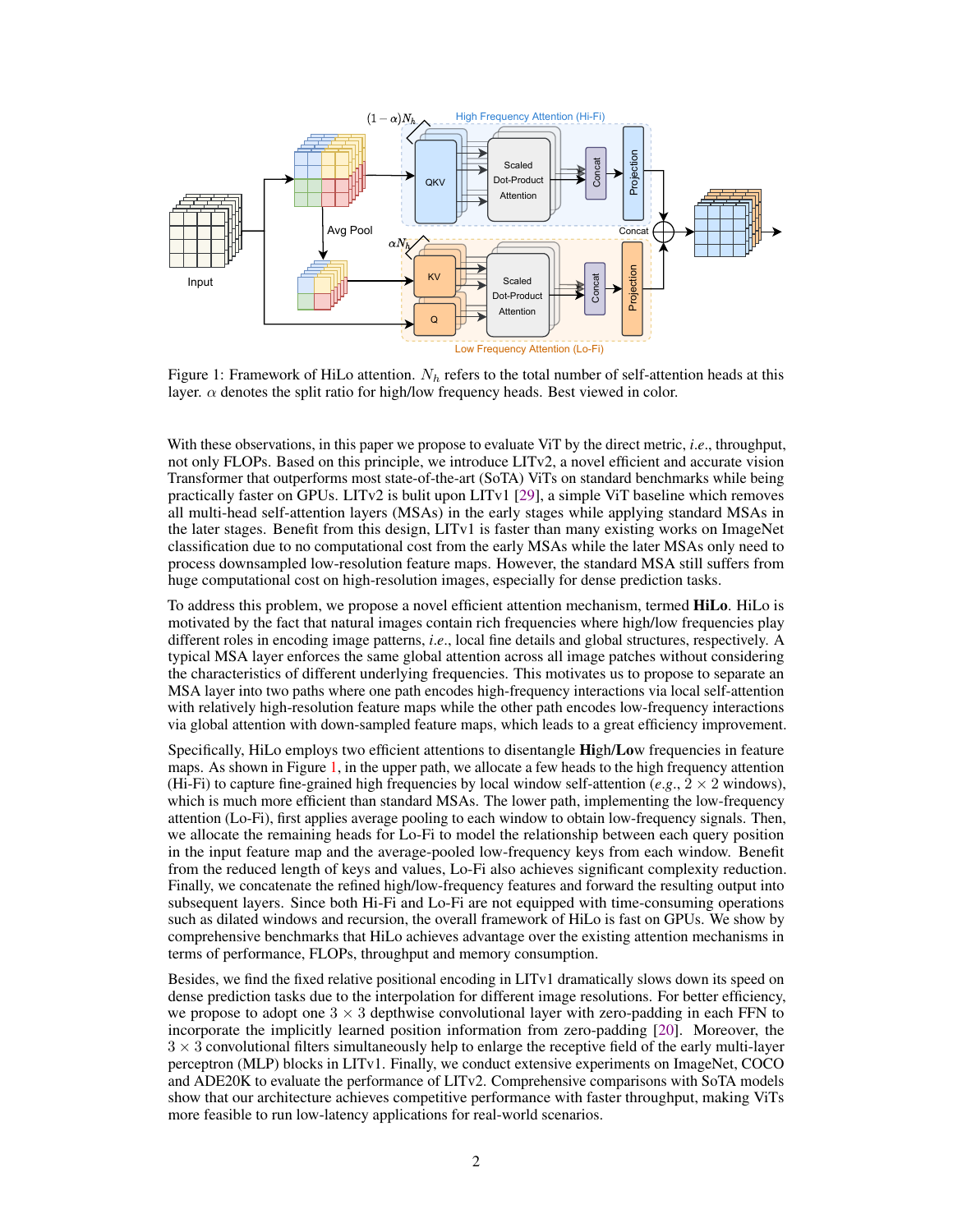# 2 Related Work

Vision Transformers. Vision Transformers are neural networks that adopt self-attention mechanisms into computer vision tasks. In [\[13\]](#page-13-6), Dosovitskiy *et al*. propose a ViT for image classification, which inherits the similar architecture from a standard Transformer [\[37\]](#page-13-7) in natural language processing (NLP) tasks. Since then, subsequent works have been proposed to improve ViT by incorporating more convolutional layers [\[43,](#page-14-2) [49\]](#page-14-3), introducing pyramid feature maps [\[40,](#page-14-0) [25\]](#page-13-0), enhancing the locality [\[50\]](#page-14-4), as well as automatically searching a well-performed architecture [\[4,](#page-12-0) [2\]](#page-12-1) with neural architecture search (NAS). Some others also seek for token pruning to accelerate the inference speed of ViTs [\[30\]](#page-13-8). Compared to existing works, this paper focuses on a general ViT-based backbone for computer vision (CV) tasks and aims to achieve better efficiency on GPUs while maintaining competitive performance.

Efficient attention mechanisms. Efficient attention mechanisms aim to reduce the quadratic complexity of standard MSAs. Existing efforts in NLP can be roughly categories into low-rank decomposition [\[39\]](#page-13-9), kernelization [\[21,](#page-13-10) [32\]](#page-13-11), memory [\[33\]](#page-13-12) and sparsity mechanism [\[7\]](#page-12-2). However, simply adopting these method usually performs suboptimally in CV tasks [\[25,](#page-13-0) [51\]](#page-14-5). In CV, representative efficient self-attention mechanisms includes spatial reduction attention (SRA) [\[40\]](#page-14-0), local window attention [\[25\]](#page-13-0) and Twins attention [\[9\]](#page-12-3). However, they only focus on either local or global attention at the same layer, which neglects the another. Some works consider both simultaneously, such as Focal attention [\[48\]](#page-14-1) and QuadTree [\[35\]](#page-13-2). However, due to the inefficient operations which are not hardware-friendly and cannot be reflected in FLOPs (*e*.*g*., multi-scale window partition, recursion), they are slow on GPUs even compared to standard MSA. To this end, the proposed HiLo attention simultaneously captures rich local-global information at the same MSA layer and is faster and more memory-efficient compared to the existing works.

Frequency domain analysis in vision. The frequency domain analysis in CV has been well studied in the literature. According to [\[10,](#page-12-4) [12\]](#page-13-13), the low frequencies in an image usually capture global structures and color information while the high frequencies contain fine details of objects (*e*.*g*., sharp edges). Based on this insight, a plethora of solutions have been proposed for image superresolution [\[53,](#page-14-6) [14\]](#page-13-14), generalization [\[19\]](#page-13-15), image re-scaling [\[44\]](#page-14-7) and neural network compression [\[47,](#page-14-8) [5\]](#page-12-5). In the same spirit, HiLo separately deals with low and high frequencies in an MSA layer to achieve better efficiency.

# 3 Background

Multi-head self-attention. Transformers are built upon multi-head self-attention, which enables to capture long-range relationships for tokens at different positions. Specifically, let  $\mathbf{X} \in \mathbb{R}^{N \times D}$  be the input sequence into a standard MSA layer, where  $N$  is the length of the input sequence and  $D$  refers to the number of hidden dimensions. Each self-attention head calculates the query  $Q$ , key  $K$  and value  $V$  matrices with a linear transformation from  $X$ ,

<span id="page-2-1"></span>
$$
\mathbf{Q} = \mathbf{X}\mathbf{W}_q, \mathbf{K} = \mathbf{X}\mathbf{W}_k, \mathbf{V} = \mathbf{X}\mathbf{W}_v,
$$
\n(1)

where  $W_q, W_k, W_v \in \mathbb{R}^{D \times D_h}$  are learnable parameters and  $D_h$  is the number of hidden dimensions for a head. Next, the output of a self-attention head is a weighted sum over  $N$  value vectors,

<span id="page-2-0"></span>
$$
SA_h(\mathbf{X}) = Softmax(\frac{\mathbf{QK}^{\top}}{\sqrt{D_h}})\mathbf{V}.
$$
 (2)

For an MSA layer with  $N_h$  heads, the final output is computed by a linear projection of the concatenated outputs from each self-attention head, which can be formulated by

<span id="page-2-2"></span>
$$
MSA(\mathbf{X}) = \underset{h \in [N_h]}{\text{concat}} [SA_h(\mathbf{X})] \mathbf{W}_o,
$$
\n(3)

where  $\mathbf{W}_o \in \mathbb{R}^{(N_h \times D_h) \times D}$  is a learnable parameter. In practice, D is usually equal to  $N_h \times D_h$ . Overall, a standard MSA layer have the computational cost of  $4ND^2 + 2N^2D$ , where  $2N^2D$  comes from Eq. [\(2\)](#page-2-0),  $3ND^2$  and  $ND^2$  comes from Eq. [\(1\)](#page-2-1) and Eq. [\(3\)](#page-2-2), respectively.

**Transformer blocks.** A standard vision Transformer as described in [\[13\]](#page-13-6) consists of a patch embedding layer, several blocks and a prediction head. Let  $l$  be the index of a block. Then each block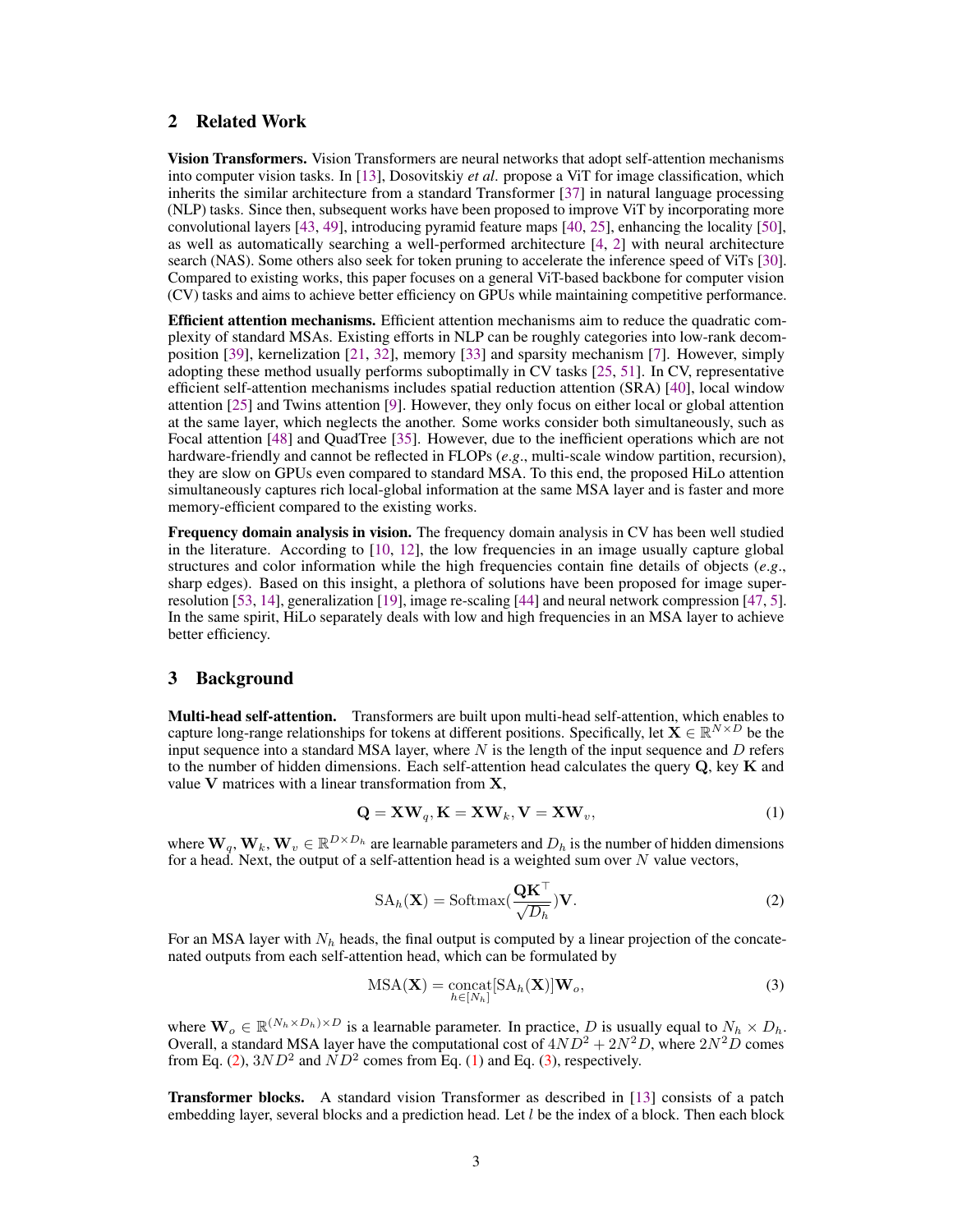contains an MSA layer and a position-wise feed-forward network (FFN), which can expressed as

$$
\mathbf{X}'_{l-1} = \mathbf{X}_{l-1} + \text{MSA}(\text{LN}(\mathbf{X}_{l-1})),\tag{4}
$$

<span id="page-3-0"></span>
$$
\mathbf{X}_{l} = \mathbf{X}_{l-1}^{'} + \text{FFN}(\text{LN}(\mathbf{X}_{l-1}^{'})),\tag{5}
$$

where LN denotes the LayerNorm [\[1\]](#page-12-6) and an FFN consists of two FC layers with GELU [\[18\]](#page-13-16) nonlinearity in between. Recent works on ViT have proposed to divide the blocks into several stages (typically 4 stages) to generate pyramid feature maps for dense prediction tasks. Furthermore, to reduce the computational cost on high-resolution feature maps in the early stages, the MSA in Eq. [\(4\)](#page-3-0) has been replaced with efficient alternatives, such as SRA [\[40\]](#page-14-0) and W-MSA [\[25\]](#page-13-0).

Bottlenecks of LITv1. Recent studies have shown that the MSA layers in the early stages in a model still focus on local patterns [\[11\]](#page-12-7). With the same observation, LITv1 [\[29\]](#page-13-4) removes all early MSAs (*i*.*e*., exclude Eq. [\(4\)](#page-3-0) in each block) while applying standard MSAs at the later stages. This design principle has achieved better efficiency with competitive performance on ImageNet compared to PVT [\[40\]](#page-14-0) and Swin [\[25\]](#page-13-0). However, LITv1 still has two main bottlenecks in speed: 1) Given a high-resolution image, the standard MSAs in the later stages still result in huge computational cost. 2) The fixed relative positional encoding [\[25\]](#page-13-0) dramatically slows down the speed when dealing with different image resolutions. This is due to interpolating the fixed-size positional encoding for each different image resolution. In the next section, we describe a novel attention mechanism with zero padding positional encoding to comprehensively accelerate LITv1.

# 4 Method

#### <span id="page-3-1"></span>4.1 HiLo Attention

Natural images contain rich frequencies where high frequencies capture local fine details of objects (*e*.*g*., lines and shapes) and low frequencies encode global structures (*e*.*g*., textures and colors). However, the global self-attention in a typical MSA layer does not consider the characteristics of different underlying frequencies. To this end, we propose to separately process high/low frequencies in a feature map at an attention layer. We name the new attention mechanism as HiLo, which is depicted in Figure [1.](#page-1-0) As it shows, HiLo contains a High-Frequency attention (Hi-Fi) and Low Frequency attention (Lo-Fi) to model the relationship on different frequencies in feature maps. In the next, we describe the two attentions in detail.

High-frequency attention (Hi-Fi). Intuitively, as high frequencies encode local details of objects, it can be redundant and computationally expensive to apply global attention on a feature map. Therefore, we propose to design Hi-Fi to capture fine-grained high frequencies with local window self-attention  $(e.g., 2 \times 2$  windows), which saves significant computational complexity. Furthermore, we employ the simple non-overlapping window partition in Hi-Fi, which is more hardware-friendly compared to the time-consuming operations such as window shifting [\[25\]](#page-13-0) or multi-scale window partition [\[48\]](#page-14-1).

Low-frequency attention (Lo-Fi). Recent studies have shown that the global attention in MSA helps to capture low frequencies [\[31\]](#page-13-17). However, directly applying MSA to high-resolution feature maps requires huge computational cost. As averaging is a low-pass filter [\[38\]](#page-13-18), Lo-Fi firstly applies average pooling to each window to get low-frequency signals in the input X. Next, the average-pooled feature maps are projected into keys  $\mathbf{K} \in \mathbb{R}^{N/s^2 \times D_h}$  and values  $\mathbf{V} \in \mathbb{R}^{N/s^2 \times D_h}$ , where s is the window size. The queries  $Q$  in Lo-Fi still comes from the original feature map  $X$ . We then apply the standard attention to capture the rich low-frequency information in feature maps. Note that due to the spatial reduction of  $\bf{K}$  and  $\bf{V}$ , Lo-Fi simultaneously reduces the complexity for both Eq. [\(1\)](#page-2-1) and Eq. [\(2\)](#page-2-0).

Head splitting. A naive solution for head assignment is to allocate both Hi-Fi and Lo-Fi the same number of heads as the standard MSA layer. However, doubling heads results in more computational cost. In order to achieve better efficiency, HiLo separates the same number of heads in an MSA into two groups with a split ratio  $\alpha$ , where  $(1-\alpha)N_h$  heads will be employed for Hi-Fi and the other  $\alpha N_h$ heads are used for Lo-Fi. By doing so, as each attention has a lower complexity than a standard MSA, the entire framework of HiLo guarantees a low complexity and ensures high throughput on GPUs. Moreover, another benefit of head splitting is that the learnable parameter  $\mathbf{W}_o$  can be decomposed into two smaller matrices, which helps to reduce model parameters. Finally, the output of HiLo is a concatenation of the outputs from each attention

$$
\text{HiLo}(\mathbf{X}) = [\text{Hi-Fi}(\mathbf{X}); \text{Lo-Fi}(\mathbf{X})],\tag{6}
$$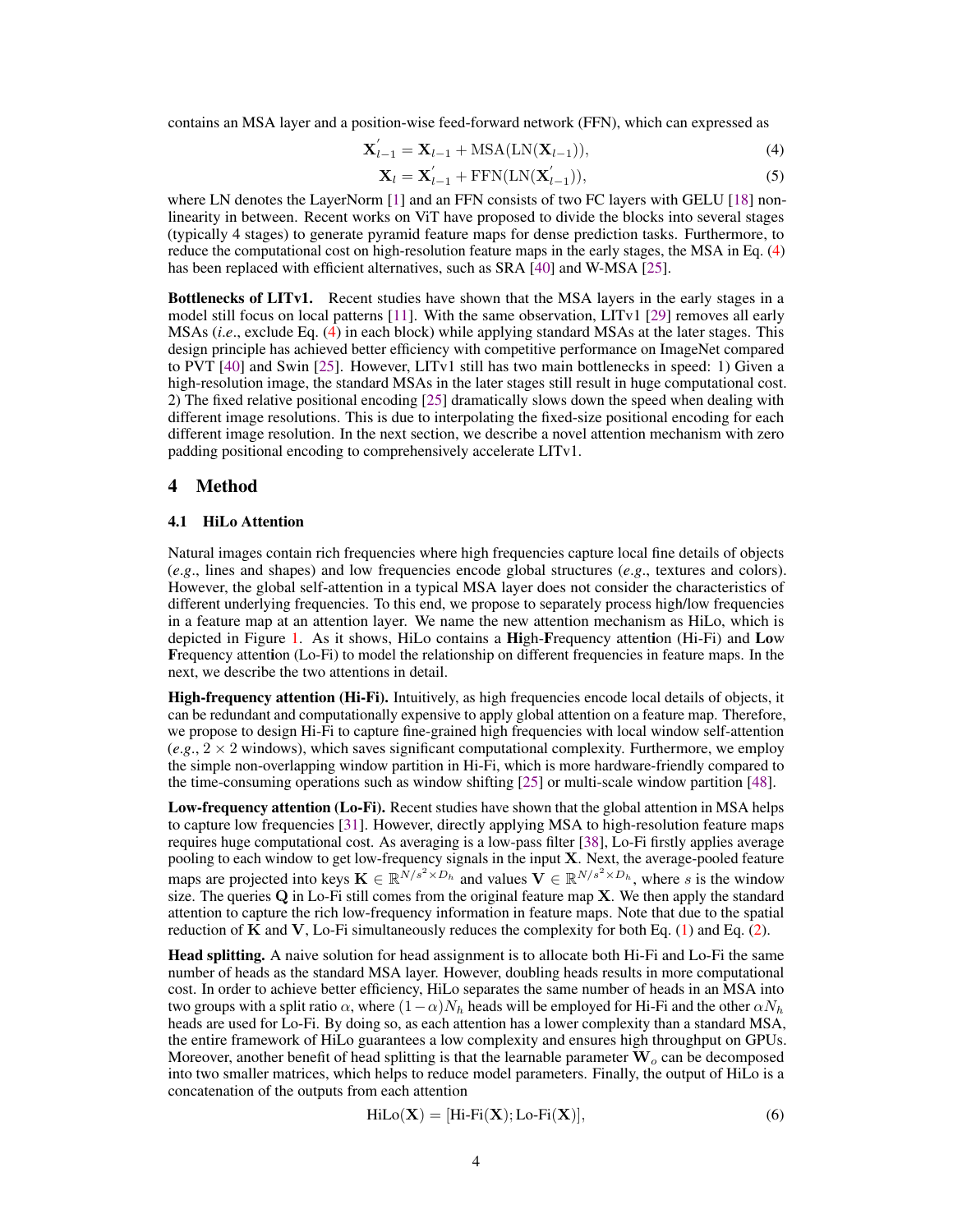<span id="page-4-0"></span>

82.0 Figure 2: FLOPs comparison for Hi-Fi and Lo-Fi under different image resolutions and equal number of heads (Figures a and b). A larger window size helps HiLo achieve better efficiency on high-resolution images (Figure c).

image resolution and a small value of  $s$  ( $e.g., s = 2$ ), both Hi-Fi and Lo-Fi are comparably efficient. for this result can be found in Section [A.2.](#page-10-0) As shown in Figure [2-](#page-4-0)(a) and (b), under a small input of heads  $(i.e.,  $\alpha = 0.5$ )$  and the feature map has equal width and height. Then, Hi-Fi and Lo-Fi have 81.6 where [·] denotes the concatenation operation.<br> **Complexity Analysis.** Without loss of gener<br>
of heads (*i.e.*,  $\alpha = 0.5$ ) and the feature map has a computational cost of  $\frac{7}{4}ND^2 + s^2ND$  and  $(\frac{3}{4} + \frac{1}{s^2})ND^2 + \frac{1}{s^2}N^2D$ , respectively. Derivation **Complexity Analysis.** Without loss of generality, we assume Hi-Fi and Lo-Fi have an equal number However, with a much higher resolution, Lo-Fi will result in a huge computational cost as it still has a quadratic complexity in terms of N in Eq. [\(2\)](#page-2-0), *i.e.*,  $\frac{1}{s^2}N^2D$ . In this case, slightly increasing  $s$  ( $e.g., s = 4$ ) helps Lo-Fi achieve better efficiency while preserving the accuracy. Combining the two attentions together, a larger window size also helps the overall framework of HiLo to reduce more FLOPs on high-resolution images, as shown in Figure [2-](#page-4-0)(c). Thus, we suggest a practical guideline for adopting HiLo into existing frameworks: *increasing the window size in order to get better efficiency on high-resolution images.* We further show in Section [5.2](#page-6-0) that this principle helps LITv2 achieve a better speed and accuracy trade-off on downstream tasks, *e*.*g*., dense object detection.

#### 4.2 Positional Encoding

Positional encoding is essential to self-attention due to its permutation-invariant property. In LITv1, the later MSAs adopt the same relative positional encoding (RPE) scheme as Swin [\[25\]](#page-13-0). This approach has significantly improves Swin by 0.7% in Top-1 accuracy on ImageNet compared to using absolute positional encoding [\[25\]](#page-13-0). However, on dense prediction tasks, the fixed RPE has to be interpolated for different image resolutions, which dramatically slows down the training/inference speed of LITv1. As a recent study [\[20\]](#page-13-5) has shown that position information can be implicitly learned from zero-padding in CNNs, we propose to adopt one layer of  $3 \times 3$  depthwise convolutional layer with zero-padding in each FFN to replace the time-consuming RPE. Notably, due to the elimination of early MSAs, the early blocks in LITv1 only have FFNs left, which results in a tiny receptive field of  $1 \times 1$ . To this end, we show in Section [5.4](#page-7-0) that the  $3 \times 3$  convolutional filters adopted in each FFN also improve LITv2 by simultaneously enlarging the receptive field in the early stages.

#### 4.3 Model Architecture

LITv2 has three variants: LITv2-S, LITv2-M and LITv2-B, corresponding to the small, medium and base settings in LITv1, respectively. For a fair comparison, we keep the network width and depth as the same as LITv1. The overall modifications are simply in two steps: 1) Adding one layer of depthwise convolution with zero-padding in each FFN and removing all relative positional encodings in all MSAs. 2) Replacing all attention layers with the proposed HiLo attention. Detailed architecture configurations can be found in Section [A.1.](#page-10-1)

## 5 Experiment

In this section we conduct experiments to validate the effectiveness of the proposed LITv2. Following common practice [\[40,](#page-14-0) [25,](#page-13-0) [9,](#page-12-3) [48\]](#page-14-1), we experiment LITv2 on three tasks, including image classification on ImageNet-1K [\[34\]](#page-13-19), object detection and instance segmentation on COCO [\[24\]](#page-13-20) and semantic segmentation on ADE20K [\[52\]](#page-14-9).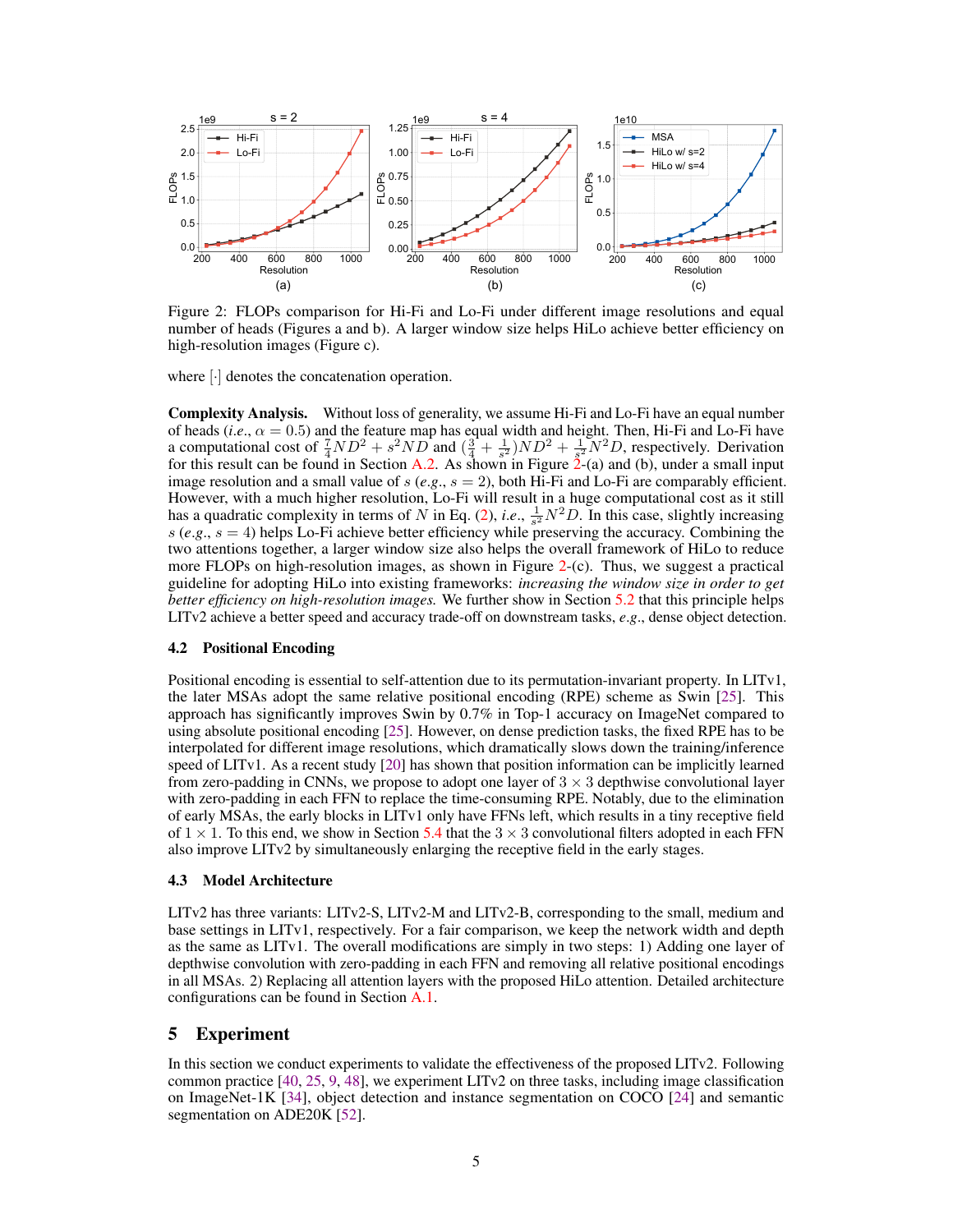<span id="page-5-0"></span>Table 1: Image classification results on ImageNet-1K. By default, the FLOPs, throughput and memory consumption are measured based on the resolution  $224 \times 224$ . We report the throughput and training/test time memory consumption with a batch size of 64. Throughput is tested on one NVIDIA RTX 3090 GPU and averaged over 30 runs. ResNet results are from "ResNet Stikes Back" [\[42\]](#page-14-10). " $\uparrow$  384" means a model is finetuned at the resolution 384  $\times$  384. "OOM" means "out-of-memory".

| Model                                            | Param | <b>FLOPs</b> | Throughput | Train            | Test     | Top-1  |
|--------------------------------------------------|-------|--------------|------------|------------------|----------|--------|
|                                                  | (M)   | (G)          | (mgs/s)    | Mem (GB)         | Mem (GB) | $(\%)$ |
| ResNet-50 [42]                                   | 26    | 4.1          | 1,279      | $\overline{7.9}$ | 2.8      | 80.4   |
| ConvNext-Ti [26]                                 | 28    | 4.5          | 1,079      | 8.3              | 1.7      | 82.1   |
| <b>PVT-S</b> [40]                                | 25    | 3.8          | 1,007      | 6.8              | 1.3      | 79.8   |
| Swin-Ti $[25]$                                   | 28    | 4.5          | 961        | 6.1              | 1.5      | 81.3   |
| $CvT-13[43]$                                     | 20    | 4.5          | 947        | 6.1              | 1.5      | 81.6   |
| Focal-Tiny [48]                                  | 29    | 4.9          | 384        | 12.2             | 3.3      | 82.2   |
| Twins-PCPVT-S [9]                                | 24    | 3.8          | 998        | 6.8              | 1.2      | 81.2   |
| LIT <sub>v1</sub> -S $[29]$                      | 27    | 4.1          | 1,298      | 5.8              | 1.2      | 81.5   |
| $LI$ Tv2-S                                       | 28    | 3.7          | 1,471      | 5.1              | 1.2      | 82.0   |
| ResNet-101 [42]                                  | 45    | 7.9          | 722        | 10.5             | 3.0      | 81.5   |
| ConvNext-S [26]                                  | 50    | 8.7          | 639        | 12.3             | 1.8      | 83.1   |
| <b>PVT-M</b> [40]                                | 44    | 6.7          | 680        | 9.3              | 1.5      | 81.2   |
| Twins-SVT-B $[9]$                                | 56    | 8.3          | 621        | 9.8              | 1.9      | 83.2   |
| Swin-S $[25]$                                    | 50    | 8.7          | 582        | 9.7              | 1.7      | 83.0   |
| LITv1-M [29]                                     | 48    | 8.6          | 638        | 12.0             | 1.4      | 83.0   |
| $LI$ Tv2-M                                       | 49    | 7.5          | 812        | 8.8              | 1.4      | 83.3   |
| ResNet-152 [42]                                  | 60    | 11.6         | 512        | 13.4             | 2.9      | 82.0   |
| ConvNext-B [26]                                  | 89    | 15.4         | 469        | 16.9             | 2.9      | 83.8   |
| Twins-SVT-L $[9]$                                | 99    | 14.8         | 440        | 13.7             | 3.1      | 83.7   |
| Swin-B [25]                                      | 88    | 15.4         | 386        | 13.4             | 2.4      | 83.3   |
| $LITv1-B$ [29]                                   | 86    | 15.0         | 444        | 16.4             | 2.1      | 83.4   |
| $LITv2-B$                                        | 87    | 13.2         | 602        | 12.2             | 2.1      | 83.6   |
| DeiT-B <sup><math>\uparrow</math></sup> 384 [36] | 86    | 55.4         | 159        | 39.9             | 2.5      | 83.1   |
| Swin-B $\uparrow$ 384 [25]                       | 88    | 47.1         | 142        | <b>OOM</b>       | 6.1      | 84.5   |
| LITv2-B $\uparrow$ 384                           | 87    | 39.7         | 198        | 35.8             | 4.6      | 84.7   |

#### 5.1 Image Classification on ImageNet-1K

We conduct image classification experiments on ImageNet-1K [\[34\]](#page-13-19), a large-scale image dataset which contains ∼1.2M training images and 50K validation images from 1K categories. We measure the model performance by Top-1 accuracy. Furthermore, we report the FLOPs, throughput, as well as training/test memory consumption on GPUs. We compare with two CNN-based models [\[42,](#page-14-10) [26\]](#page-13-21) and several representative SoTA ViTs [\[40,](#page-14-0) [25,](#page-13-0) [43,](#page-14-2) [48,](#page-14-1) [9\]](#page-12-3). Note that this paper does not consider mobile-level architectures [\[6,](#page-12-8) [28\]](#page-13-23). Instead, we focus on models with the similar model size. Besides, we are also not directly comparable with NAS-based methods [\[2,](#page-12-1) [4\]](#page-12-0) as LITv2 is manually designed.

Implementation details. All models are trained for 300 epochs from scratch on 8 V100 GPUs. At training time, we set the total batch size as 1,024. The input images are resized and randomly cropped into 224 × 224. The initial learning rate is set to  $1 \times 10^{-3}$  and the weight decay is set to  $5 \times 10^{-2}$ . We use AdamW optimizer with a cosine decay learning rate scheduler. All training strategies including the data augmentation are same as in LITv1. For HiLo, the window size  $s$  is set to 2. The split ratio  $\alpha$  is set to 0.9, which is chosen from a simple grid search on ImageNet-1K. The depthwise convolutional layers in FFNs are set with a kernel size of  $3 \times 3$ , stride of 1 and zero padding size of 1.

Results. In Table [1,](#page-5-0) we report the experiment results on ImageNet-1K. First, compared to LITv1 baselines, LITv2 achieves consistent improvement on Top-1 accuracy while using less FLOPs. Moreover, benefit from HiLo, LITv2 achieves faster throughput and significant training time memory reduction (*e*.*g*., 13%, 27%, 36% inference speedup for the small, medium and base settings, respectively) compared to LITv1. Second, compared to CNNs, LITv2 models outperform all counterparts of ResNet and ConvNext in terms of FLOPs, throughput and memory consumption while achieving comparable performance. Last, compared to SoTA ViTs, LITv2 surpasses many models in terms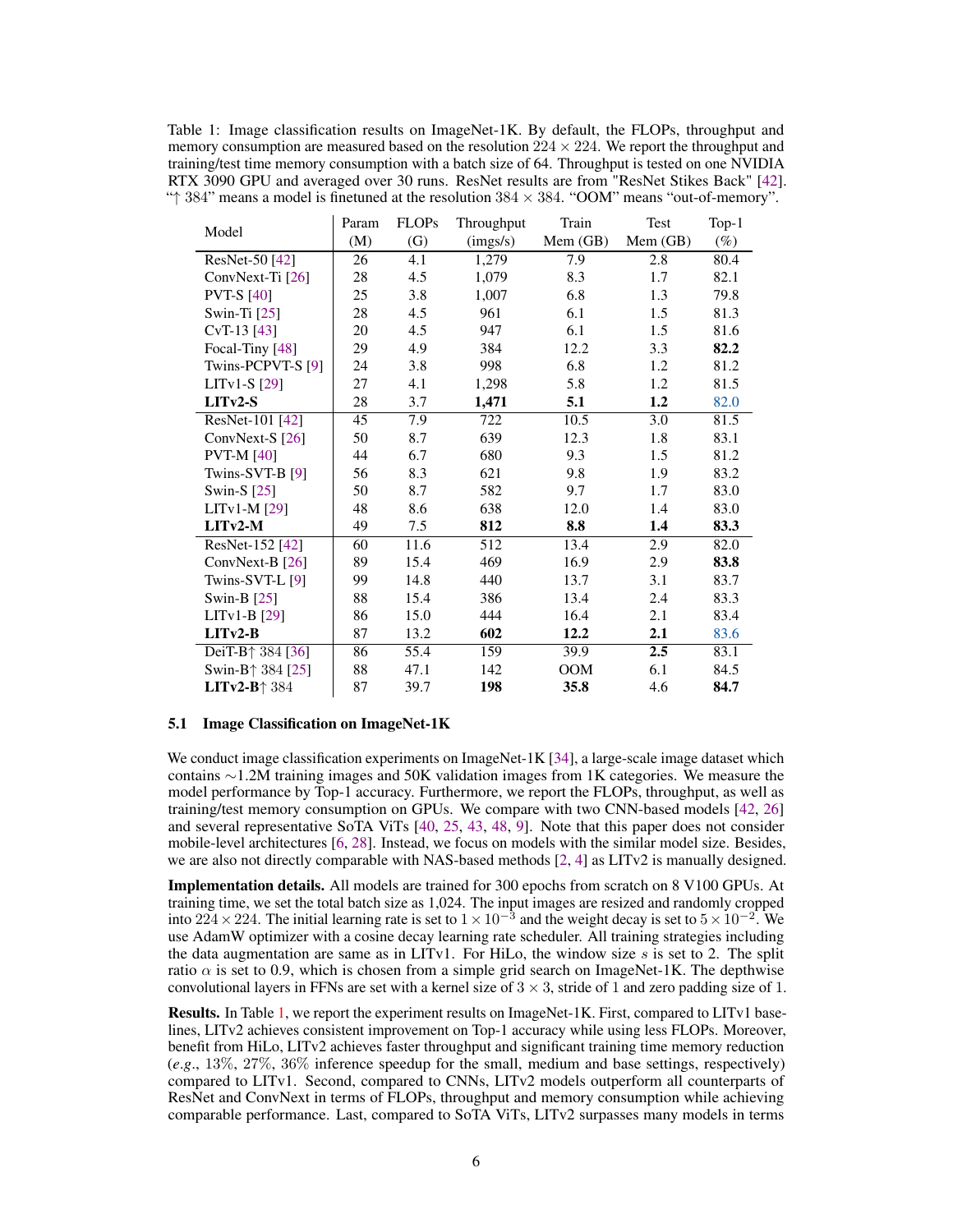| Backbone          | RetinaNet  |          |            |                 | Mask R-CNN |          |            |                 |        |
|-------------------|------------|----------|------------|-----------------|------------|----------|------------|-----------------|--------|
|                   | Params (M) | FLOPs(G) | <b>FPS</b> | AP <sup>b</sup> | Params (M) | FLOPs(G) | <b>FPS</b> | AP <sup>b</sup> | $AP^m$ |
| ResNet-50 [17]    | 38         | 239      | 18.5       | 36.3            | 44         | 260      | 27.1       | 38.0            | 34.4   |
| <b>PVT-S [40]</b> | 34         | 273      | 13.0       | 40.4            | 44         | 292      | 16.2       | 40.4            | 37.8   |
| Swin-T $[25]$     | 38         | 251      | 17.0       | 41.5            | 48         | 270      | 21.1       | 42.2            | 39.1   |
| Twins-SVT-S [9]   | 34         | 225      | 15.5       | 43.0            | 44         | 244      | 20.4       | 43.4            | 40.3   |
| $LITv1-S$ [29]    | 39         | 305      | 3.3        | 41.6            | 48         | 324      | 3.2        | 42.9            | 39.6   |
| $LITv2-S$         | 38         | 242      | 18.7       | 44.0            | 47         | 261      | 18.7       | 44.9            | 40.8   |
| $LITv2-S*$        | 38         | 230      | 20.4       | 43.7            | 47         | 249      | 21.9       | 44.7            | 40.7   |
| ResNet-101 [17]   | 57         | 315      | 15.2       | 38.5            | 63         | 336      | 20.9       | 40.4            | 36.4   |
| <b>PVT-M [40]</b> | 54         | 348      | 10.5       | 41.9            | 64         | 367      | 10.8       | 42.0            | 39.0   |
| Swin-S $[25]$     | 60         | 343      | 13.3       | 44.5            | 69         | 362      | 15.8       | 44.8            | 40.9   |
| Twins-SVT-B $[9]$ | 67         | 358      | 10.8       | 45.3            | 76         | 377      | 12.7       | 45.2            | 41.5   |
| $LITv2-M$         | 59         | 348      | 12.2       | 46.0            | 68         | 367      | 12.6       | 46.8            | 42.3   |
| $LI$ Tv2-M*       | 59         | 312      | 14.8       | 45.8            | 68         | 315      | 16.0       | 46.5            | 42.0   |

<span id="page-6-1"></span>Table 2: Object detection and instance segmentation performance on the COCO val2017 split using the RetinaNet [\[23\]](#page-13-24) and Mask R-CNN [\[16\]](#page-13-25) framework.  $AP<sup>b</sup>$  and  $AP<sup>m</sup>$  denote the bounding box AP and mask AP, respectively. "\*" indicates the model adopts a local window size of 4 in HiLo.

of throughput and memory consumption with competitive performance. For example, under the similar amount of FLOPs, LITv2-S achieves faster inference speed than PVT-S and Twins-PCPVT-S with better performance. Although Focal-Tiny achieves better Top-1 accuracy than LITv2-S, it runs much slower (*i.e.*, 384 vs. 1,471 images/s) and requires a large amount of memory to train. Besides, when finetuning on a higher resolution, LITv2-B outperforms both DeiT-B and Swin-B with a faster throughput and lower complexity.

#### <span id="page-6-0"></span>5.2 Object Detection and Instance Segmentation on COCO

In this section, we conduct experiments on COCO 2017, a common benchmark for object detection and instance segmentation which contains ∼118K images for the training set and ∼5K images for the validation set. Following common practice [\[9,](#page-12-3) [40\]](#page-14-0), we experiment with two detection frameworks: RetinaNet [\[23\]](#page-13-24) and Mask R-CNN [\[16\]](#page-13-25). We measure model performance by Average Precision (AP).

Implementation details. All backbones are initialized with pretrained weights on ImageNet-1K. We train each model on 8 GPUs with  $1 \times$  schedule (12 epochs) and a total batch size of 16. For a fair comparison, we adopt the same training strategy and hyperparameter settings as in LITv1 [\[29\]](#page-13-4). Note that we pretrain LITv2 with a local window size of 2 and  $\alpha = 0.9$  on ImageNet-1K. Under the same  $\alpha$ , a larger window size helps to achieve lower complexity and thus improves the speed at high resolution, as explained in Section [4.1.](#page-3-1) In this case, we also train models with a slightly larger window size of  $s = 4$  for better efficiency, which we denote with "\*". By default, FLOPs is evaluated based on the input resolution of  $1280 \times 800$ . FPS is measured on one RTX 3090 GPU based on the mmdetection [\[3\]](#page-12-9) framework.

Results. In Table [2,](#page-6-1) we report the experimental results on COCO. In general, LITv2 outperforms LITv1 by a large margin in almost all metrics. Besides, our LITv2 significantly surpasses ResNet in terms of AP, though it runs slightly slower in some cases. More importantly, our LITv2 beats all the compared SoTA ViTs, achieving the best AP with compelling fast inference speed. Furthermore, by adopting a larger window size  $(i.e., s = 4)$ , LITv2 achieves better efficiency with a slightly performance drop.

#### 5.3 Semantic Segmentation on ADE20K

In this section, we evaluate LITv2 on the semantic segmentation task. We conduct experiments on ADE20K [\[52\]](#page-14-9), a widely adopted dataset for semantic segmentation which has ∼20K training images, ∼2K validation images and ∼3K test images. Following prior works, we adopt the framework of Semantic FPN [\[22\]](#page-13-27) and measure the model performance by mIoU. We train each model on 8 GPUs with a total batch size of 16 with 80K iterations. All backbones are initialized with pretrained weights on ImageNet-1K. The stochastic depth for the small, medium and base models of LITv2 are 0.2, 0.2 and 0.3, respectively. All other training strategies are the same as in LITv1 [\[29\]](#page-13-4).

Results. In Table [3,](#page-7-1) we compare LITv2 with ResNet and representative ViTs on ADE20K. In general, LITv2 achieves fast speed while outperforming many SoTA models. For example, our LITv2-S,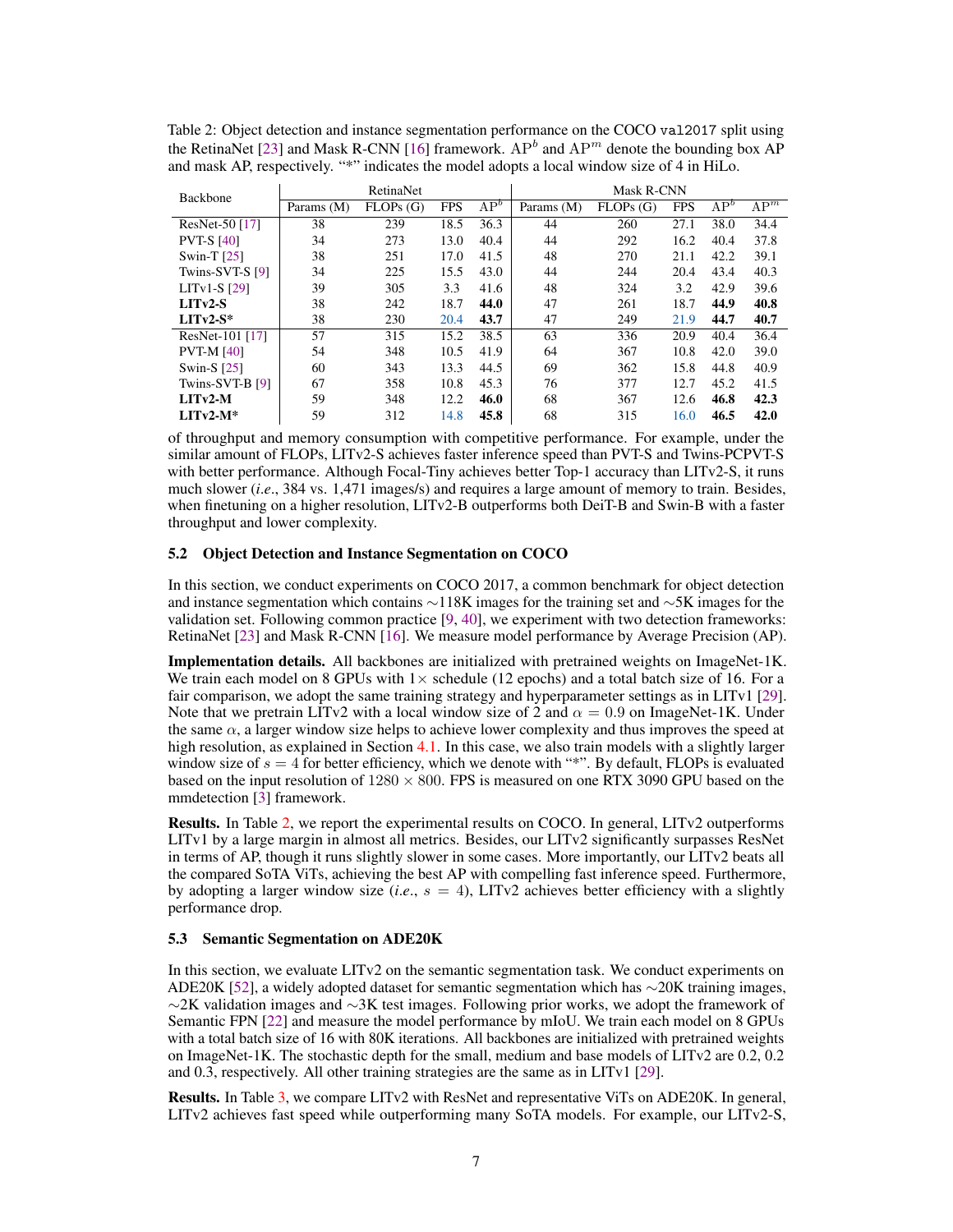<span id="page-7-2"></span>Table 4: Performance comparisons with other efficient attention mechanisms in ViTs based on LITv2-S. We report the Top-1 accuracy on ImageNet-1K.

<span id="page-7-3"></span>

Figure 3: Comparison with other attention mechanisms based on LITv2-S. We report the FLOPs, throughput, and training/test time memory consumption. Evaluations are based on a batch size of 64 on one RTX 3090 GPU. The black cross symbol means "out-of-memory".

LITv2-M and LITv2-B surpass Swin-Ti, Swin-S and Swin-B by 2.8%, 0.5% and 1.2% in mIoU with higher FPS, respectively.

#### <span id="page-7-0"></span>5.4 Ablation Study

In this section, we provide ablation studies for LITv2, including the comparison with other efficient attention variants, the effect of  $\alpha$  in HiLo, as well as the effect of architecture modifications. By default, the throughput and memory consumption are measured on one RTX 3090 GPU with a batch size of 64 under the resolution of  $224 \times 224$ .

Comparing HiLo with other attention mechanisms. Based on LITv2-S, we compare the performance of HiLo with other efficient attention mechanisms on ImageNet-1K, including spatial reduction attention (SRA) in PVT [\[40\]](#page-14-0), shifted-window based attention (W-MSA) in Swin [\[25\]](#page-13-0) and alternated local and global attention (T-MSA) in Twins [\[9\]](#page-12-3). In our implementation, we directly replace HiLo with each compared method. The results are reported in Table [4.](#page-7-2) In general, HiLo reduces more FLOPs while achieving better performance and faster speed than the compared methods. Furthermore,

<span id="page-7-1"></span>Table 3: Semantic segmentation performance of different backbones on the ADE20K validation set. FLOPs is evaluated based on the image resolution of  $512 \times 512$ .

| <b>Backbone</b>   | Params<br>(M) | FLOPs<br>(G) | <b>FPS</b> | mIoU<br>$(\%)$ |
|-------------------|---------------|--------------|------------|----------------|
| ResNet-50 [17]    | 29            | 45           | 45.4       | 36.7           |
| <b>PVT-S [40]</b> | 28            | 40           | 38.7       | 39.8           |
| Swin-Ti $[25]$    | 32            | 46           | 39.6       | 41.5           |
| Twins-SVT-S [9]   | 28            | 37           | 34.5       | 43.2           |
| $LITv1-S$ [29]    | 32            | 46           | 18.1       | 41.7           |
| $LI$ Tv2-S        | 31            | 41           | 42.6       | 44.3           |
| ResNet-101 [17]   | 48            | 66           | 36.7       | 38.8           |
| <b>PVT-M [40]</b> | 48            | 55           | 29.7       | 41.6           |
| Swin-S [25]       | 53            | 70           | 24.4       | 45.2           |
| Twins-SVT-B [9]   | 60            | 67           | 28.0       | 45.3           |
| $LI$ Tv2-M        | 52            | 63           | 28.5       | 45.7           |
| <b>PVT-L [40]</b> | 65            | 71           | 20.5       | 42.1           |
| Swin-B $[25]$     | 107           | 107          | 25.5       | 46.0           |
| Twins-SVT-L [9]   | 104           | 102          | 25.9       | 46.7           |
| $LI$ Tv2-B        | 90            | 93           | 27.5       | 47.2           |

in Figure [3,](#page-7-3) we provide comprehensive benchmarks for more attention mechanisms based on different image resolutions, including Focal [\[48\]](#page-14-1), QuadTree [\[35\]](#page-13-2) and Performer [\[8\]](#page-12-10). Suffering from weak parallelizability, they are even slower than that of using standard MSAs on GPUs. Compared to them, HiLo achieves competitive results in terms of the FLOPs, throughput and memory consumption.

Effect of  $\alpha$ . As shown in Figure [4,](#page-8-0) since the complexity of Lo-Fi is lower than Hi-Fi under the resolution of 224  $\times$  224 and the window size of 2, a larger  $\alpha$  helps to reduce more FLOPs as we allocate more heads to Lo-Fi. Moreover, we found HiLo performs badly with  $\alpha = 0$ , in which case only the Hi-Fi is left and HiLo only focuses on high frequencies. We speculate that low frequencies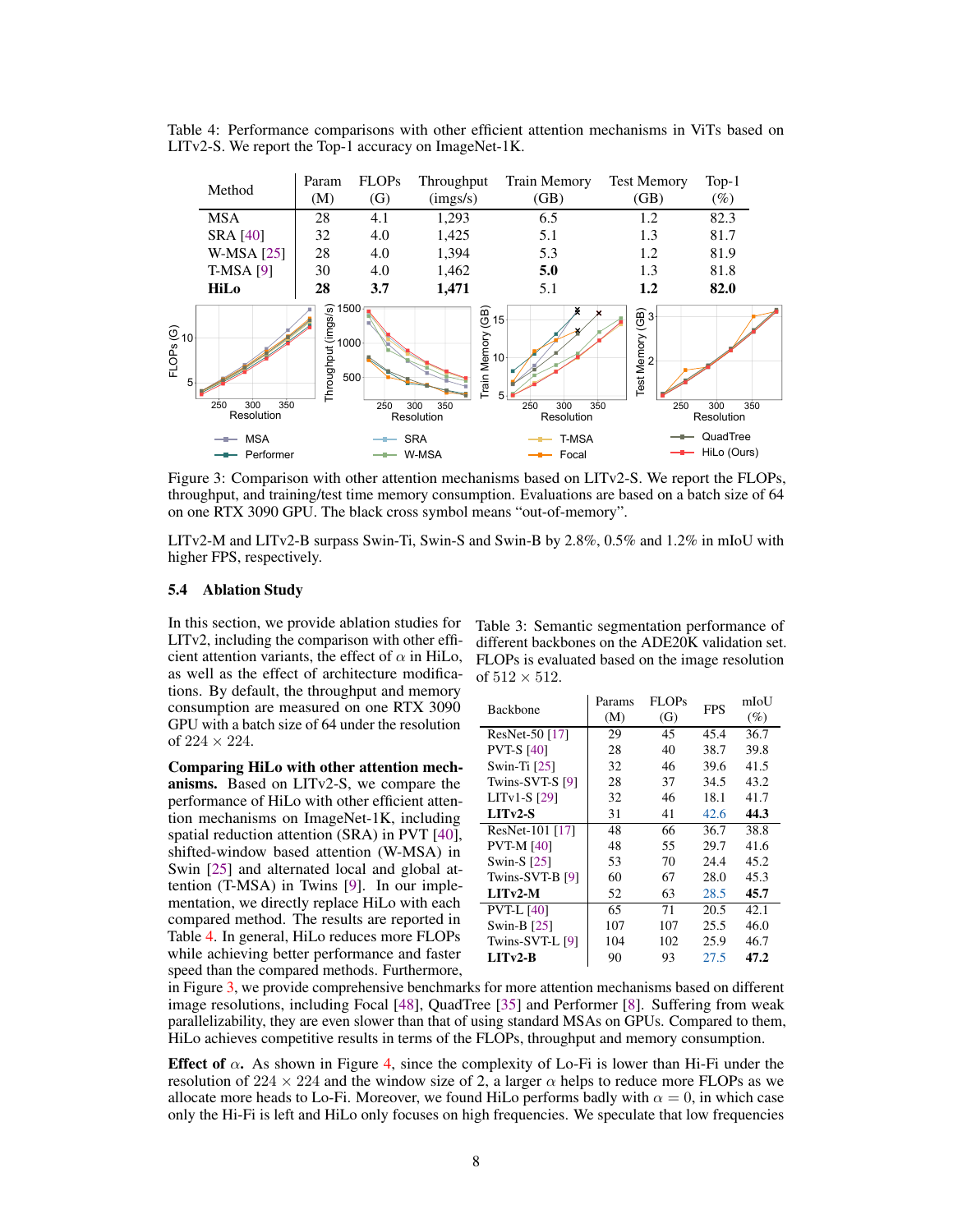<span id="page-8-0"></span>

Table 5: Effect of architecture modifications based on LITv1-S. "ConvFNN" means we add one layer of  $3 \times 3$  depthwise convolutional layer into each FFN. "RPE" refers to relative positional encoding [\[25\]](#page-13-0).

| Name             |     | ImageNet-1K |      | COCO (RetinaNet)      |     |           |
|------------------|-----|-------------|------|-----------------------|-----|-----------|
|                  |     |             |      | FLOPs Mem Top-1 FLOPs | FPS | AP        |
|                  | (G) | (GB)        | (%)  | (G)                   |     |           |
| $LITv1-S$ [29]   | 4.1 | 5.8         | 81.5 | 305                   | 3.3 | 41.6      |
| $+$ ConvFFN      | 4.1 | 6.5         | 82.5 | 306                   | 3.1 | 45.1      |
| + Remove RPE     | 4.1 | 6.5         | 82.3 | 306                   |     | 13.3 44.7 |
| $+$ HiI $\alpha$ | 37  | 51          |      |                       |     |           |

Figure 4: Effect of  $\alpha$  based on LITv2-S.

<span id="page-8-1"></span>

Figure 5: Frequency magnitude  $(14 \times 14)$  from 8 output channels of Hi-Fi and Lo-Fi in LITv2-B. The magnitude is averaged over 100 samples. The lighter the color, the larger the magnitude. A pixel that is closer to the centre means a lower frequency.

play an important role in self-attention. For other values of  $\alpha$ , we find the performance difference is around 0.2%, where  $\alpha = 0.9$  achieves the best performance.

Effect of architecture modifications. Based on LITv2-S, we explore the effect of architecture modifications. As shown in Table [5,](#page-8-0) benefit from the enlarged receptive field in the early stages, the adoption of depthwise convolutions improves the performance on both ImageNet and COCO. Next, by removing the relative positional encoding, we significantly improve FPS on dense prediction tasks with a slightly performance drop on both datasets. Also note that since depthwise convolutions have encoded positional information by zero paddings [\[20\]](#page-13-5), the elimination of RPE does not result in a significant performance drop compared to prior works [\[25\]](#page-13-0). Finally, benefit from HiLo, we achieve more gains in model efficiency on both ImageNet and COCO.

Spectrum analysis of HiLo. In Figure [5,](#page-8-1) we visualize the frequency magnitude of the output feature maps from Hi-Fi and Lo-Fi attentions, respectively. The visualisation indicates that Hi-Fi captures more high frequencies and Lo-Fi mainly focuses on low frequencies. This strongly aligns with our aim of disentangling high and low frequencies in feature maps at a single attention layer. We will provide more visualisation examples in Section [A.4.](#page-12-11)

# 6 Conclusion and Future Work

In this paper, we have introduced LITv2, a novel efficient vision Transformer backbone with fast speed on GPUs and outperforms most SoTA models on ImageNet and downstream tasks. We have also presented HiLo attention, the core of LITv2 which helps to achieve better efficiency especially on high-resolution images. With competitive performance, HiLo achieves great advantage over the existing attention mechanisms across FLOPs, throughput and memory consumption. Future work may include incorporating convolutional stem [\[45\]](#page-14-11) and overlapping patch embedding [\[41\]](#page-14-12) for better performance, or extending HiLo on more tasks such as speech recognition and video processing.

Limitations and societal impact. HiLo adopts a head splitting ratio to assign different numbers of heads into Hi-Fi and Lo-Fi. In our experiments, this ratio is determined by a grid search on ImageNet (*i.e.*,  $\alpha = 0.9$ ). However, different tasks may have different importance on high and low frequencies. Thus, the optimal value of  $\alpha$  is task-specific and needs to be set manually. Besides, our work potentially brings some negative societal impacts, such as the huge energy consumption and carbon emissions from large-scale training on GPU clusters.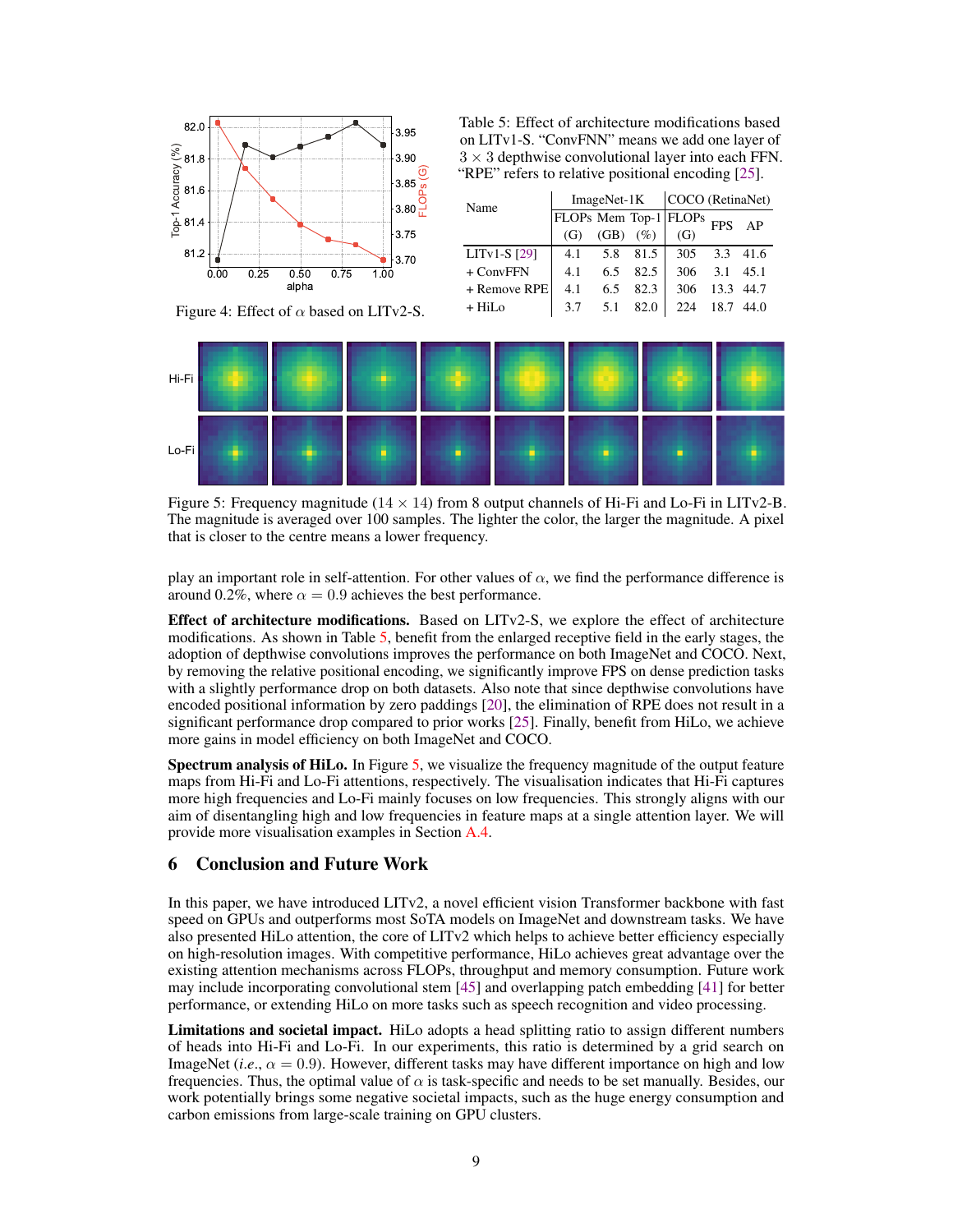# A Appendix

We organize our supplementary material as follows.

- In Section [A.1,](#page-10-1) we describe the architecture specifications of LITv2.
- In Section [A.2,](#page-10-0) we provide the derivation for the computational cost of HiLo attention.
- In Section [A.3,](#page-10-2) we provide the COCO detection results for LITv2-B.
- In Section [A.4,](#page-12-11) we provide more visualisation examples for spectrum analysis of HiLo attention.
- In Section [A.5,](#page-12-12) we study the effect of window size based on CIFAR-100.

<span id="page-9-0"></span>

Figure 6: Framework of LITv2.  $C_i$  and  $L_i$  refer to the number of hidden dimensions and the number of blocks at the i-th stage. "ConvFFN" denotes our modified FFN layer where we adopt one layer of depthwise convolution in the FFN.

<span id="page-9-1"></span>Table 6: Architecture specifications of LITv2. P denotes the patch size in the patch embedding layer and C is the channel dimension. H is the number of self-attention heads.  $\alpha$  and s are the split ratio and window size in HiLo, respectively.  $E$  is the expansion ratio in the FFN layer. "DTM" refers to the deformable token merging module in LITv1. We use "ConvFFN Block" to differentiate our modified FFNs in the early stages from the previous MLP Blocks in LITv1 [\[29\]](#page-13-4).

| Stage                                    | <b>Output Size</b>                       | Layer Name               | $LITv2-S$                                                    | $LITv2-M$                                                                                                                                                                                                                                                                                                                                                        | $LITv2-B$                      |  |
|------------------------------------------|------------------------------------------|--------------------------|--------------------------------------------------------------|------------------------------------------------------------------------------------------------------------------------------------------------------------------------------------------------------------------------------------------------------------------------------------------------------------------------------------------------------------------|--------------------------------|--|
| Stage 1 $\frac{H}{4} \times \frac{W}{4}$ |                                          | Patch Embedding          | $P_1 = 4$                                                    | $P_1 = 4$                                                                                                                                                                                                                                                                                                                                                        | $P_1 = 4$                      |  |
|                                          |                                          |                          | $C_1 = 96$                                                   | $C_1 = 96$                                                                                                                                                                                                                                                                                                                                                       | $C_1 = 128$                    |  |
|                                          |                                          | <b>ConvFFN Block</b>     | $\overline{E_1} = 4 \times 2$                                | $[E_1=4] \times 2$                                                                                                                                                                                                                                                                                                                                               | $E_1=4 \times 2$               |  |
|                                          |                                          | <b>DTM</b>               | $P_2 = 2$                                                    | $P_2 = 2$                                                                                                                                                                                                                                                                                                                                                        | $P_2 = 2$                      |  |
|                                          | Stage 2 $\frac{H}{8} \times \frac{W}{8}$ |                          | $C_2 = 192$                                                  | $C_2 = 192$                                                                                                                                                                                                                                                                                                                                                      | $C_2 = 256$                    |  |
|                                          |                                          | <b>ConvFFN Block</b>     | $E_2=4 \times 2$                                             | $[E_2=4]\times 2$                                                                                                                                                                                                                                                                                                                                                | $E_2=4 \times 2$               |  |
|                                          |                                          | <b>DTM</b>               | $P_3 = 2$                                                    | $P_3 = 2$                                                                                                                                                                                                                                                                                                                                                        | $P_3 = 2$                      |  |
|                                          |                                          |                          | $C_3 = 384$                                                  | $C_3 = 384$                                                                                                                                                                                                                                                                                                                                                      | $C_3 = 512$                    |  |
| Stage 3                                  | $\frac{H}{16} \times \frac{W}{16}$       |                          | $\lceil \alpha_3 = 0.9 \rceil$                               | $\lceil \alpha_3 = 0.9 \rceil$                                                                                                                                                                                                                                                                                                                                   | $\lceil \alpha_3 = 0.9 \rceil$ |  |
|                                          |                                          | <b>Transformer Block</b> | $\begin{vmatrix} s_3 = 2 \\ H_3 = 12 \end{vmatrix} \times 6$ | $\left  \begin{array}{c} s_3 = 2 \\ H_3 = 12 \end{array} \right  \times 18 \left  \begin{array}{c} s_3 = 2 \\ H_3 = 16 \end{array} \right  \times 18$                                                                                                                                                                                                            |                                |  |
|                                          |                                          |                          |                                                              |                                                                                                                                                                                                                                                                                                                                                                  |                                |  |
|                                          |                                          |                          | $E_3=4$                                                      | $E_3 = 4$                                                                                                                                                                                                                                                                                                                                                        | $E_3=4$                        |  |
|                                          |                                          | <b>DTM</b>               | $P_4 = 2$                                                    | $P_4=2$                                                                                                                                                                                                                                                                                                                                                          | $P_4=2$                        |  |
|                                          |                                          |                          | $C_4 = 768$                                                  | $C_4 = 768$                                                                                                                                                                                                                                                                                                                                                      | $C_4 = 1024$                   |  |
| Stage 4                                  | $\frac{H}{32} \times \frac{W}{32}$       |                          | $\lceil \alpha_4 = 1.0 \rceil$                               | $\lceil \alpha_4 = 1.0 \rceil$                                                                                                                                                                                                                                                                                                                                   | $\lceil \alpha_4 = 1.0 \rceil$ |  |
|                                          |                                          | <b>Transformer Block</b> |                                                              | $\begin{array}{ c c c c c } \hline & {s_4}=1 & & \times\ 2 & & \hline & {s_4}=1 & & \times\ 2 & & \hline & H_4=24 & & \times\ 2 & & \hline & H_4=32 & & \ & E_4=4 & & \hline \end{array} \bigg \begin{array}{c} \hline & {s_4}=1 & & \hline & {s_4}=1 & & \hline & H_4=32 & & \times\ 2 & & \hline & H_4=32 & & \ & E_4=4 & & \hline \end{array} \bigg \times 2$ |                                |  |
|                                          |                                          |                          |                                                              |                                                                                                                                                                                                                                                                                                                                                                  |                                |  |
|                                          |                                          |                          |                                                              |                                                                                                                                                                                                                                                                                                                                                                  |                                |  |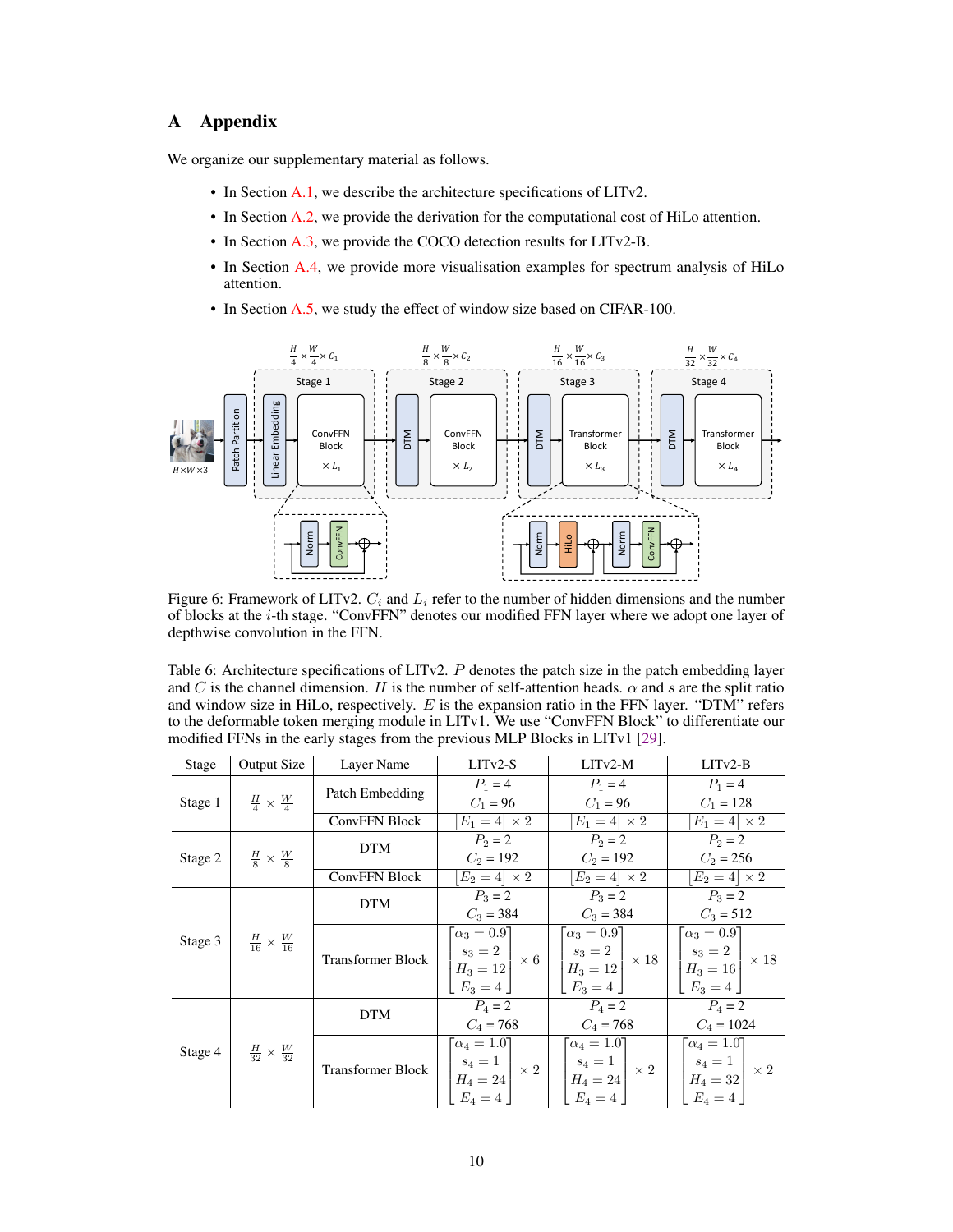<span id="page-10-3"></span>Table 7: Object detection and instance segmentation performance on the COCO val2017 split using RetinaNet [\[23\]](#page-13-24) and Mask R-CNN [\[16\]](#page-13-25) frameworks based on LITv2-B.  $AP^{b}$  and  $AP^{m}$  denote the bounding box AP and mask AP, respectively. "\*" indicates the model adopts a local window size of 4 in HiLo.

| Backbone              | RetinaNet  |          |            |                 | Mask R-CNN |          |            |              |        |
|-----------------------|------------|----------|------------|-----------------|------------|----------|------------|--------------|--------|
|                       | Params (M) | FLOPs(G) | <b>FPS</b> | AP <sup>o</sup> | Params (M) | FLOPs(G) | <b>FPS</b> | $AP^{\circ}$ | $AP^m$ |
| ResNeXt101-64x4d [46] | 96         | 473      | 10.3       | 41.0            | 102        | 493      | 12.4       | 42.8         | 38.4   |
| <b>PVT-L [40]</b>     | 71         | 439      | 9.5        | 42.6            | 81         | 457      | 8.3        | 42.9         | 39.5   |
| Swin-B $[25]$         | 98         | 488      | 11.0       | 44.7            | 107        | 507      | 11.3       | 45.5         | 41.3   |
| Twins-SVT-L [9]       | 111        | 504      | 9.9        | 45.7            | 120        | 524      | 10.1       | 45.9         | 41.6   |
| $LITv2-B$             | 97         | 481      | 9.5        | 46.7            | 106        | 500      | 9.3        | 47.3         | 42.6   |
| $LITv2-B*$            | 97         | 430      | 11.8       | 46.3            | 106        | 449      | 11.5       | 46.8         | 42.3   |

#### <span id="page-10-1"></span>A.1 Architecture Specifications of LITv2

The overall framework of LITv2 is depicted in Figure [6.](#page-9-0) We also provide detailed architecture specifications of LITv2 in Table [6.](#page-9-1) In general, we set the same network depth and width as LITv1. It is worth noting that recent works [\[40,](#page-14-0) [25,](#page-13-0) [9,](#page-12-3) [48,](#page-14-1) [43\]](#page-14-2) usually adopt standard MSAs at the last stage, including LITv1. Following common practice, we set  $\alpha = 1.0$  and  $s = 1$  at the last stage to make HiLo behave as a standard MSA. LITv2 also excludes MSAs in the first two stages due to the tiny receptive field of attention heads, as visualized in Figure 3 of LITv1 [\[29\]](#page-13-4).

## <span id="page-10-0"></span>A.2 Computational Cost of HiLo Attention

Let  $N$  and  $D$  be the number of tokens and the number of hidden dimensions in an HiLo attention layer. We denote  $s$  as the window size. For simplicity, we assume Hi-Fi and Lo-Fi have an equal number of heads and the feature map has equal width and height. Then, the computational cost of each attention comes from three parts: 1) The projections of  $Q$ ,  $K$ ,  $V$  matrices. 2) The attention computation and weighted-sum of values. 3) The final linear projection of the weighted-sum values. For Hi-Fi, the computational cost for each part is

$$
N \times D \times \frac{D}{2} \times 3 = \frac{3}{2} N D^2,\tag{7}
$$

$$
s^2 \times s^2 \times \frac{D}{2} \times \frac{N}{s^2} \times 2 = s^2 ND,
$$
\n(8)

$$
N \times \frac{D}{2} \times \frac{D}{2} = \frac{1}{4} N D^2,\tag{9}
$$

respectively. Overall, this gives rise to a total computational cost of  $\frac{7}{4}ND^2 + s^2ND$  for Hi-Fi. Next, the computational cost for each part in Lo-Fi is

$$
N \times D \times \frac{D}{2} + \frac{N}{s^2} \times D \times \frac{D}{2} \times 2 = (\frac{1}{2} + \frac{1}{s^2})ND^2,
$$
 (10)

$$
N \times \frac{N}{s^2} \times \frac{D}{2} \times 2 = \frac{N^2}{s^2} D,\tag{11}
$$

$$
N \times \frac{D}{2} \times \frac{D}{2} = \frac{1}{4} N D^2,\tag{12}
$$

respectively. Thus, the total computational cost of Lo-Fi is  $(\frac{3}{4} + \frac{1}{s^2})ND^2 + \frac{1}{s^2}N^2D$ .

### <span id="page-10-2"></span>A.3 COCO Detection Results for LITv2-B

Based on LITv2-B, we conduct the experiments on COCO under the framework of RetinaNet [\[23\]](#page-13-24) and Mask R-CNN [\[16\]](#page-13-25). The results are reported in Table [7.](#page-10-3) Similar to the results of LITv2-S and LITv2-M, the proposed LITv2-B significantly outperforms ResNeXt [\[46\]](#page-14-13) under both frameworks while being slightly slower on Mask R-CNN. Moreover, LITv2-B achieves advantage over SoTA ViTs in terms of both speed and accuracy. Finally, adopting a larger window size  $(i.e., s = 4)$  also helps LITv2-B achieve better efficiency with a slightly performance drop.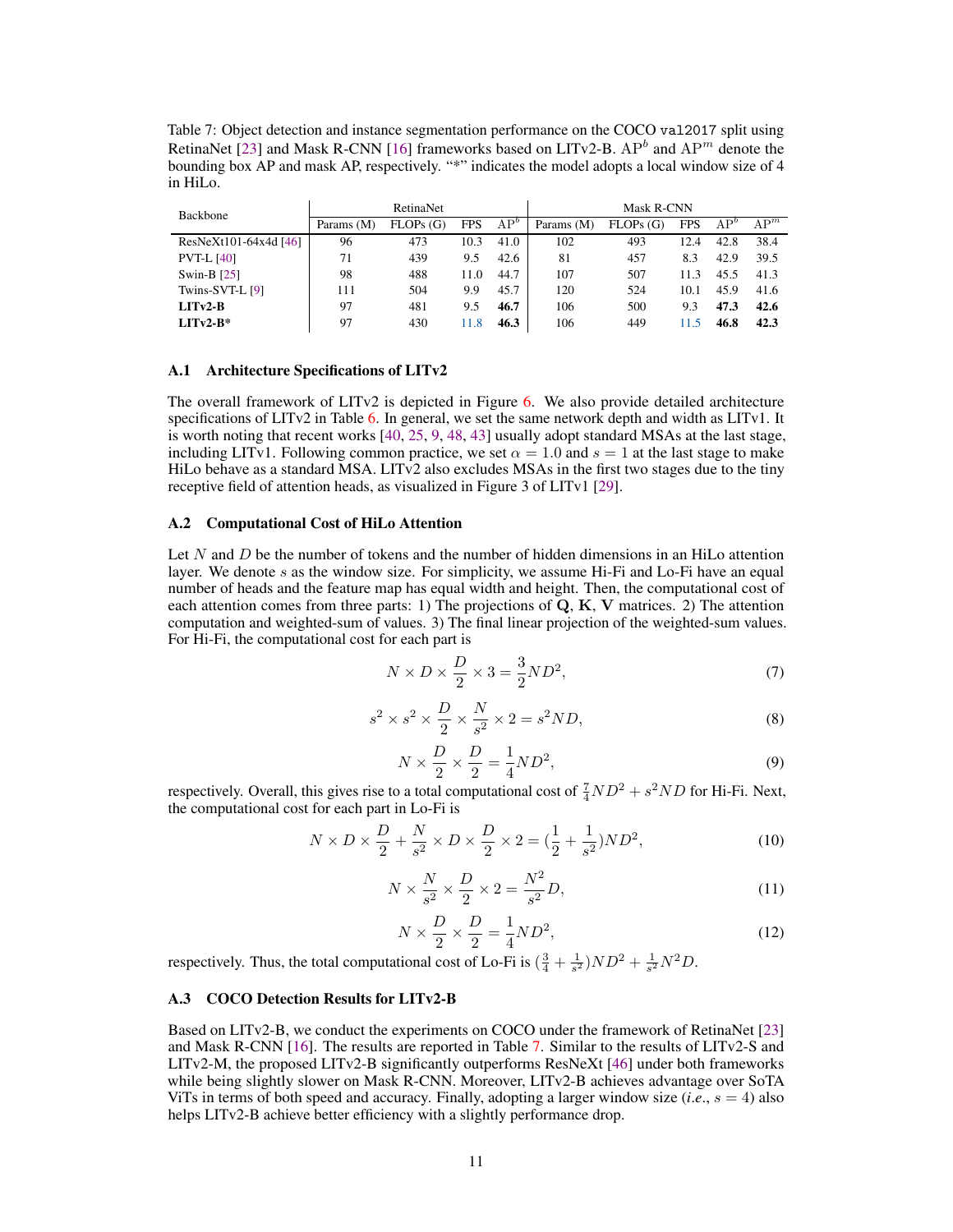<span id="page-11-0"></span>

Figure 7: Frequency magnitude  $(14 \times 14)$  from 8 output channels of Hi-Fi in LITv2-S. The magnitude is averaged over 100 samples.

<span id="page-11-1"></span>

Figure 8: Frequency magnitude  $(14 \times 14)$  from 8 output channels of Lo-Fi in LITv2-S. The magnitude is averaged over 100 samples.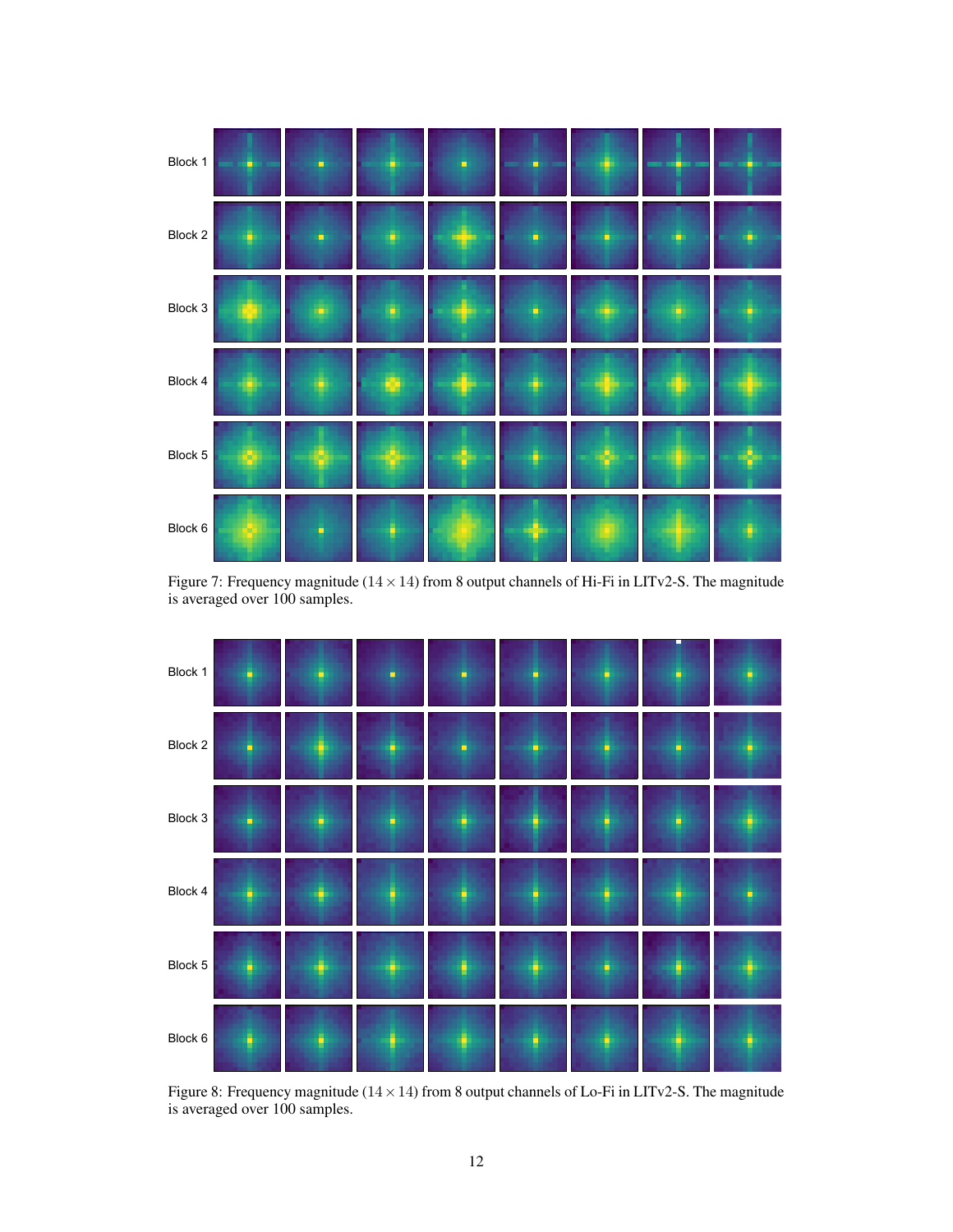|             | Params | <b>FLOPs</b> | Throughput                   | Train Memory | <b>Test Memory</b> | $Top-1$ |
|-------------|--------|--------------|------------------------------|--------------|--------------------|---------|
| Window Size | (M)    | (G)          | $\left(\text{imgs/s}\right)$ | (GB)         | (GB)               | $(\%)$  |
| ∍           | 27     | 3.7          | 1.476                        | 5.1          | 1.2                | 85.1    |
| 3           | 27     | 3.7          | 1,437                        | 5.1          | 1.2                | 84.6    |
| 4           | 27     | 3.8          | 1.417                        | 5.1          | 1.2                | 84.4    |
| 5           | 27     | 3.7          | 1.434                        | 5.1          | 1.2                | 84.6    |
| 6           | 27     | 3.9          | 1.413                        | 5.2          | 1.2                | 84.8    |
|             |        | 3.6          | 1.442                        | 4.9          |                    | 84.8    |

<span id="page-12-13"></span>Table 8: Effect of window size based on LITv2-S. We report the Top-1 accuracy on CIFAR-100.

#### <span id="page-12-11"></span>A.4 More Visualisations on Spectrum Analysis

In Figure [7](#page-11-0) and Figure [8,](#page-11-1) we provide frequency magnitude visualisations for Hi-Fi and Lo-Fi attention outputs, respectively. Clearly, the results indicate that Hi-Fi captures more high frequencies in LITv2 while Lo-Fi mainly focuses on low frequencies.

## <span id="page-12-12"></span>A.5 Effect of Window Size

Based on LITv2-S, we study the effect of window size in HiLo by experimenting on CIFAR-100. As shown in Table [8,](#page-12-13) the window size does not affect the model parameters since the parameters of HiLo do not depend on it. Moreover, as both Hi-Fi and Lo-Fi are comparably efficient under the small resolution of image classification (*i*.*e*., 224×224), all settings have the comparable FLOPs, speed and memory footprint, where the difference is mainly due to the extra cost from padding on feature maps for window partition [\[25\]](#page-13-0). Overall, we find the window size of 2 performs the best, which therefore serves as our default setting in LITv2 for image classification. Also note that as discussed in the main manuscript, a slightly larger window size (*e*.*g*., 4) can help LITv2 achieve better efficiency on larger resolutions with a slightly performance drop.

#### References

- <span id="page-12-6"></span>[1] J. Ba, J. Kiros, and G. E. Hinton. Layer normalization. *ArXiv*, abs/1607.06450, 2016.
- <span id="page-12-1"></span>[2] B. Chen, P. Li, C. Li, B. Li, L. Bai, C. Lin, M. Sun, J. Yan, and W. Ouyang. Glit: Neural architecture search for global and local image transformer. In *ICCV*, 2021.
- <span id="page-12-9"></span>[3] K. Chen, J. Wang, J. Pang, Y. Cao, Y. Xiong, X. Li, S. Sun, W. Feng, Z. Liu, J. Xu, Z. Zhang, D. Cheng, C. Zhu, T. Cheng, Q. Zhao, B. Li, X. Lu, R. Zhu, Y. Wu, J. Dai, J. Wang, J. Shi, W. Ouyang, C. C. Loy, and D. Lin. MMDetection: Open mmlab detection toolbox and benchmark. *arXiv preprint arXiv:1906.07155*, 2019.
- <span id="page-12-0"></span>[4] M. Chen, H. Peng, J. Fu, and H. Ling. Autoformer: Searching transformers for visual recognition. In *ICCV*, 2021.
- <span id="page-12-5"></span>[5] W. Chen, J. T. Wilson, S. Tyree, K. Q. Weinberger, and Y. Chen. Compressing convolutional neural networks in the frequency domain. In *KDD*, pages 1475–1484. ACM, 2016.
- <span id="page-12-8"></span>[6] Y. Chen, X. Dai, D. Chen, M. Liu, X. Dong, L. Yuan, and Z. Liu. Mobile-former: Bridging mobilenet and transformer. In *CVPR*, 2022.
- <span id="page-12-2"></span>[7] R. Child, S. Gray, A. Radford, and I. Sutskever. Generating long sequences with sparse transformers. *arXiv preprint arXiv:1904.10509*, 2019.
- <span id="page-12-10"></span>[8] K. M. Choromanski, V. Likhosherstov, D. Dohan, X. Song, A. Gane, T. Sarlós, P. Hawkins, J. Q. Davis, A. Mohiuddin, L. Kaiser, D. B. Belanger, L. J. Colwell, and A. Weller. Rethinking attention with performers. In *ICLR*, 2021.
- <span id="page-12-3"></span>[9] X. Chu, Z. Tian, Y. Wang, B. Zhang, H. Ren, X. Wei, H. Xia, and C. Shen. Twins: Revisiting the design of spatial attention in vision transformers. In *NeurIPS*, 2021.
- <span id="page-12-4"></span>[10] J. W. Cooley, P. A. W. Lewis, and P. D. Welch. The fast fourier transform and its applications. *IEEE Transactions on Education*, 12(1):27–34, 1969.
- <span id="page-12-7"></span>[11] J. Cordonnier, A. Loukas, and M. Jaggi. On the relationship between self-attention and convolutional layers. In *ICLR*, 2020.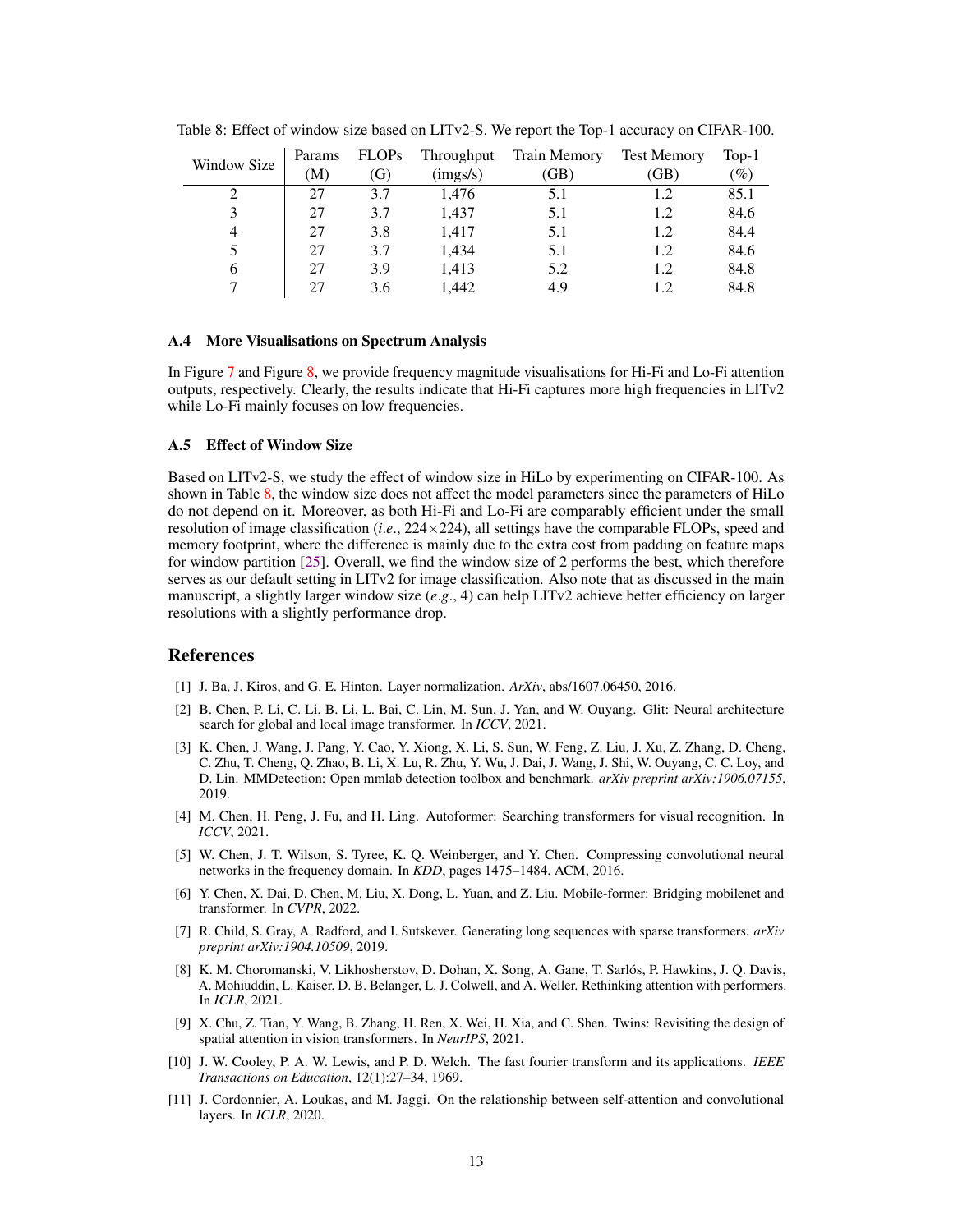- <span id="page-13-13"></span>[12] G. Deng and L. Cahill. An adaptive gaussian filter for noise reduction and edge detection. In *1993 IEEE Conference Record Nuclear Science Symposium and Medical Imaging Conference*, pages 1615–1619 vol.3, 1993.
- <span id="page-13-6"></span>[13] A. Dosovitskiy, L. Beyer, A. Kolesnikov, D. Weissenborn, X. Zhai, T. Unterthiner, M. Dehghani, M. Minderer, G. Heigold, S. Gelly, J. Uszkoreit, and N. Houlsby. An image is worth 16x16 words: Transformers for image recognition at scale. *ICLR*, 2021.
- <span id="page-13-14"></span>[14] M. Fritsche, S. Gu, and R. Timofte. Frequency separation for real-world super-resolution. *ICCVW*, Oct 2019.
- <span id="page-13-3"></span>[15] M.-H. Guo, C.-Z. Lu, Z.-N. Liu, M.-M. Cheng, and S.-M. Hu. Visual attention network. *arXiv preprint arXiv:2202.09741*, 2022.
- <span id="page-13-25"></span>[16] K. He, G. Gkioxari, P. Dollár, and R. B. Girshick. Mask R-CNN. In *ICCV*, pages 2980–2988, 2017.
- <span id="page-13-26"></span>[17] K. He, X. Zhang, S. Ren, and J. Sun. Deep residual learning for image recognition. In *CVPR*, pages 770–778, 2016.
- <span id="page-13-16"></span>[18] D. Hendrycks and K. Gimpel. Gaussian error linear units (gelus). *arXiv preprint arXiv:1606.08415*, 2016.
- <span id="page-13-15"></span>[19] J. Huang, D. Guan, A. Xiao, and S. Lu. Rda: Robust domain adaptation via fourier adversarial attacking. In *ICCV*, pages 8988–8999, October 2021.
- <span id="page-13-5"></span>[20] M. A. Islam, S. Jia, and N. D. B. Bruce. How much position information do convolutional neural networks encode? In *ICLR*, 2020.
- <span id="page-13-10"></span>[21] A. Katharopoulos, A. Vyas, N. Pappas, and F. Fleuret. Transformers are rnns: Fast autoregressive transformers with linear attention. In *ICML*, pages 5156–5165. PMLR, 2020.
- <span id="page-13-27"></span>[22] A. Kirillov, R. B. Girshick, K. He, and P. Dollár. Panoptic feature pyramid networks. In *CVPR*, pages 6399–6408, 2019.
- <span id="page-13-24"></span>[23] T. Lin, P. Goyal, R. B. Girshick, K. He, and P. Dollár. Focal loss for dense object detection. In *ICCV*, pages 2999–3007, 2017.
- <span id="page-13-20"></span>[24] T. Lin, M. Maire, S. J. Belongie, J. Hays, P. Perona, D. Ramanan, P. Dollár, and C. L. Zitnick. Microsoft COCO: common objects in context. In D. J. Fleet, T. Pajdla, B. Schiele, and T. Tuytelaars, editors, *ECCV*, pages 740–755, 2014.
- <span id="page-13-0"></span>[25] Z. Liu, Y. Lin, Y. Cao, H. Hu, Y. Wei, Z. Zhang, S. Lin, and B. Guo. Swin transformer: Hierarchical vision transformer using shifted windows. In *ICCV*, 2021.
- <span id="page-13-21"></span>[26] Z. Liu, H. Mao, C.-Y. Wu, C. Feichtenhofer, T. Darrell, and S. Xie. A convnet for the 2020s. In *CVPR*, 2022.
- <span id="page-13-1"></span>[27] N. Ma, X. Zhang, H.-T. Zheng, and J. Sun. Shufflenet v2: Practical guidelines for efficient cnn architecture design. In *ECCV*, pages 116–131, 2018.
- <span id="page-13-23"></span>[28] S. Mehta and M. Rastegari. Mobilevit: Light-weight, general-purpose, and mobile-friendly vision transformer. In *ICLR*, 2022.
- <span id="page-13-4"></span>[29] Z. Pan, B. Zhuang, H. He, J. Liu, and J. Cai. Less is more: Pay less attention in vision transformers. In *AAAI*, 2022.
- <span id="page-13-8"></span>[30] Z. Pan, B. Zhuang, J. Liu, H. He, and J. Cai. Scalable visual transformers with hierarchical pooling. In *ICCV*, 2021.
- <span id="page-13-17"></span>[31] N. Park and S. Kim. How do vision transformers work? In *ICLR*, 2022.
- <span id="page-13-11"></span>[32] H. Peng, N. Pappas, D. Yogatama, R. Schwartz, N. A. Smith, and L. Kong. Random feature attention. In *ICLR*, 2021.
- <span id="page-13-12"></span>[33] J. W. Rae, A. Potapenko, S. M. Jayakumar, and T. P. Lillicrap. Compressive transformers for long-range sequence modelling. In *ICLR*, 2020.
- <span id="page-13-19"></span>[34] O. Russakovsky, J. Deng, H. Su, J. Krause, S. Satheesh, S. Ma, Z. Huang, A. Karpathy, A. Khosla, M. Bernstein, et al. Imagenet large scale visual recognition challenge. *IJCV*, pages 211–252, 2015.
- <span id="page-13-2"></span>[35] S. Tang, J. Zhang, S. Zhu, and P. Tan. Quadtree attention for vision transformers. *ICLR*, 2022.
- <span id="page-13-22"></span>[36] H. Touvron, M. Cord, M. Douze, F. Massa, A. Sablayrolles, and H. Jégou. Training data-efficient image transformers & distillation through attention. In *ICML*, 2021.
- <span id="page-13-7"></span>[37] A. Vaswani, N. Shazeer, N. Parmar, J. Uszkoreit, L. Jones, A. N. Gomez, L. Kaiser, and I. Polosukhin. Attention is all you need. In *NeurIPS*, pages 5998–6008, 2017.
- <span id="page-13-18"></span>[38] E. Voigtman and J. D. Winefordner. Low-pass filters for signal averaging. *Review of Scientific Instruments*, 57(5):957–966, 1986.
- <span id="page-13-9"></span>[39] S. Wang, B. Li, M. Khabsa, H. Fang, and H. Ma. Linformer: Self-attention with linear complexity. *arXiv preprint arXiv:2006.04768*, 2020.